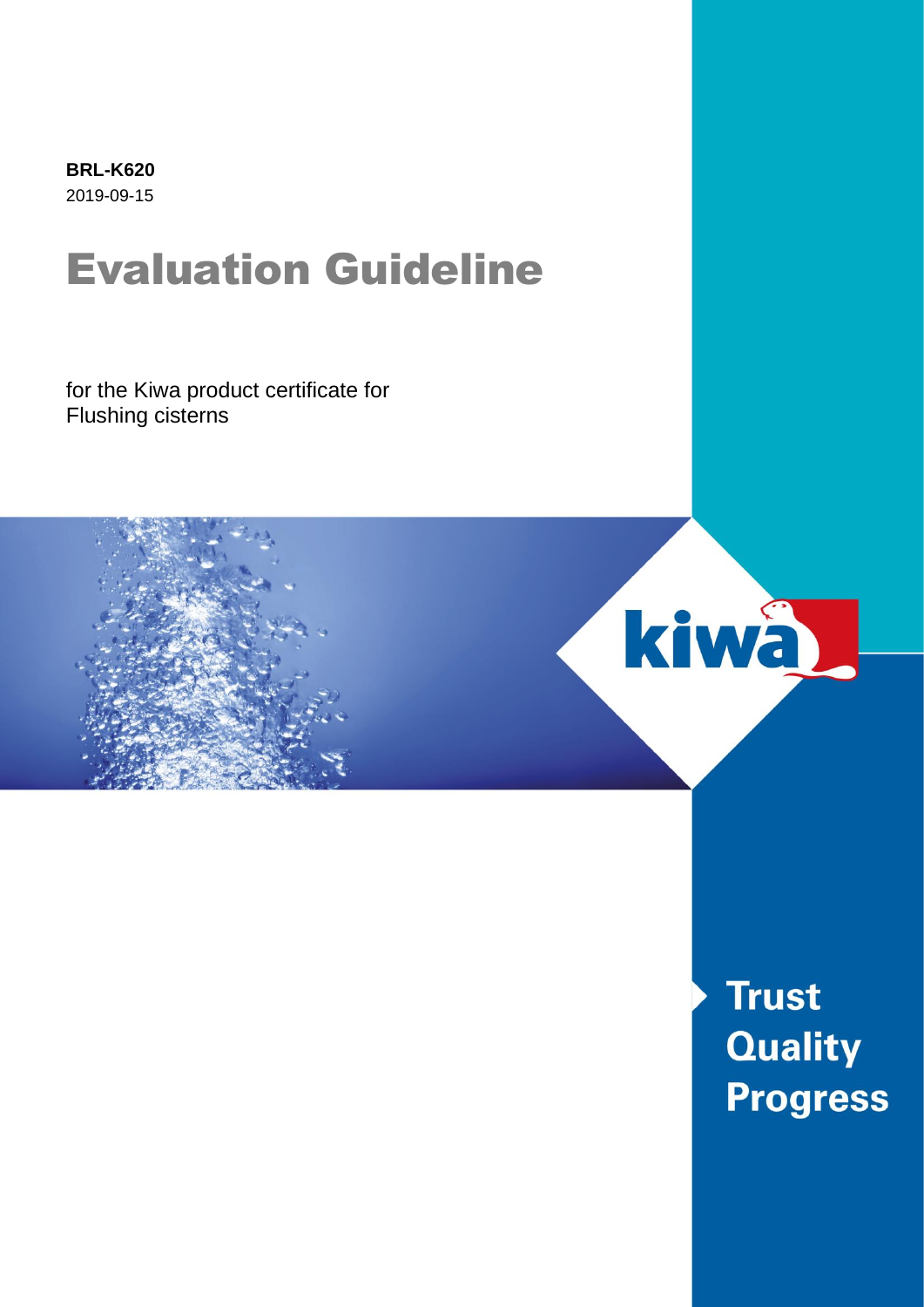### **Preface**

This evaluation guideline has been accepted by the Kiwa Board of Experts Watercycle (CWK), in which all relevant parties in the field of Flushing cisterns are represented. The Board of Experts also supervises the certification activities and where necessary requires the evaluation guideline to be revised. All references to Board of Experts in this evaluation guideline pertain to the above mentioned Board of Experts.

This evaluation guideline will be used by Kiwa in conjunction with the Kiwa Regulations for Product Certification.

The main changes compared to the previous version evaluation guideline are:

- Related to the publication of the European Standard EN 997:2018 because of a revision on the Annex ZA in the format of TF N 687 rev1 of 2015-06-02 was implemented.
- Exclusion of the determination of the flow rate for interrupted flush systems.
- Use of other methods to determine the renewal of the water trap.
- Editorial modifications in the content of the BRL in relation to the quality objective of Kiwa.

**Kiwa Nederland B.V.**

Sir Winston Churchilllaan 273 P.O. Box 70 2280 AB RIJSWIJK The Netherlands

Tel. +31 88 998 44 00 Fax +31 88 998 44 20 info@kiwa.nl www.kiwa.nl

© 2019 Kiwa N.V.

All rights reserved. No part of this report may be reproduced, stored in a database or retrieval system, or published, in any form or in any way, electronically, mechanically, by print, photoprint, microfilm or any other means without prior written permission from the publisher.

The use of this evaluation guideline by third parties, for any purpose whatsoever, is only allowed after a written agreement is made with Kiwa to this end.

#### **Validation**

478/160822**78/160822**  This evaluation guideline has been validated by the Director Certification and Inspection of Kiwa on 1 December 2018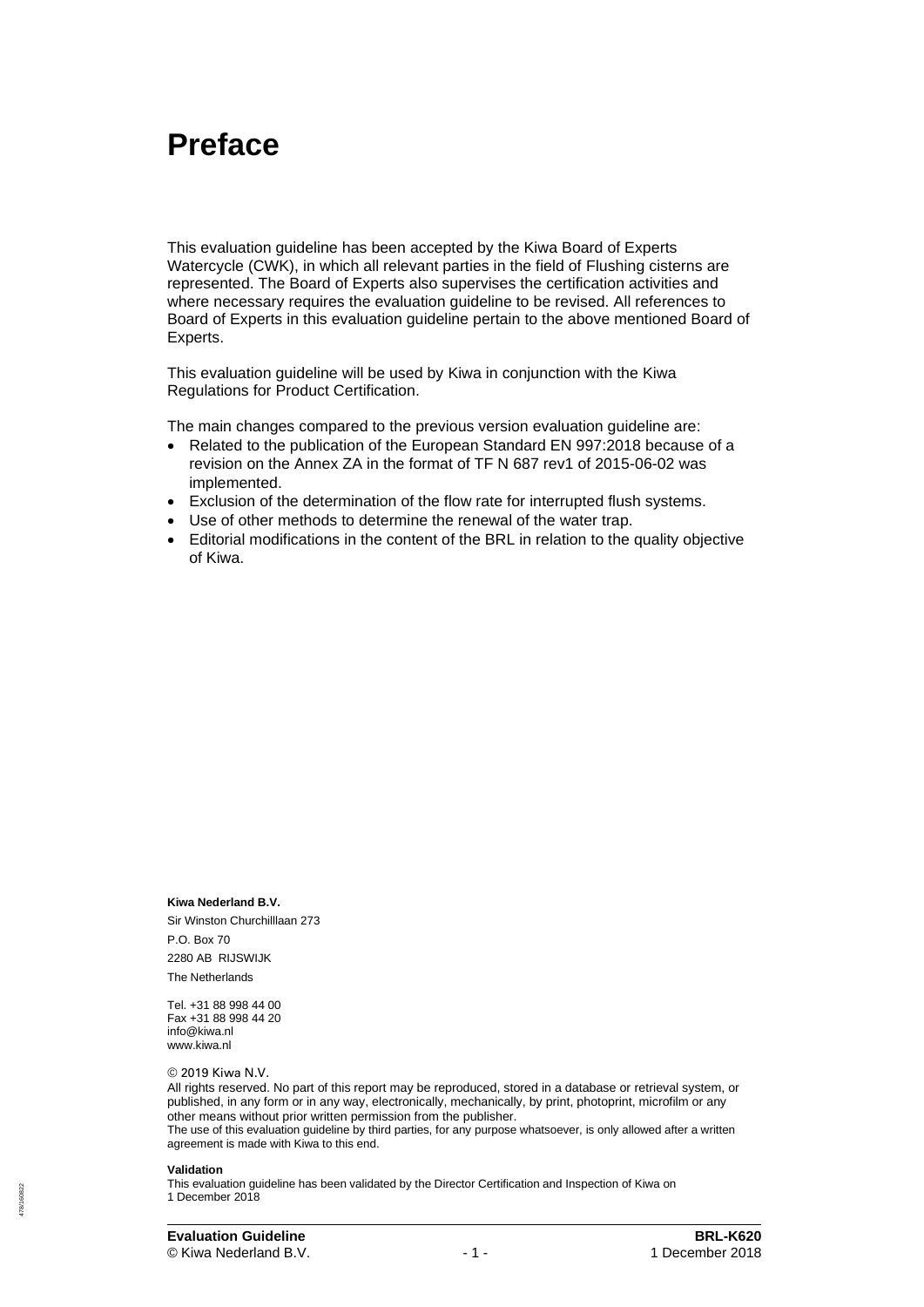### **Contents**

|                    | <b>Preface</b>                                                                                  | 1                                  |
|--------------------|-------------------------------------------------------------------------------------------------|------------------------------------|
|                    | <b>Contents</b>                                                                                 | $\mathbf{2}$                       |
| 1                  | <b>Introduction</b>                                                                             | 5                                  |
| 1.1                | General                                                                                         | 5                                  |
| 1.2                | Field of application / scope                                                                    | 5                                  |
| 1.3                | Acceptance of test reports provided by the supplier                                             | 5                                  |
| 1.4                | Quality declaration                                                                             | 6                                  |
| $\mathbf 2$        | <b>Terms and definitions</b>                                                                    | $\overline{7}$                     |
| 2.1                | <b>Definitions</b>                                                                              | $\overline{7}$                     |
| 2.2                | <b>Types</b>                                                                                    | 9                                  |
| 2.3                | Designation                                                                                     | 9                                  |
| 3                  | Procedure for granting a product certificate                                                    | 11                                 |
| 3.1                | Initial investigation                                                                           | 11                                 |
| 3.2                | Granting the product certificate                                                                | 11                                 |
| 3.3                | Investigation into the product and/or performance requirements                                  | 11                                 |
| 3.4                | Production process assessment                                                                   | 11                                 |
| 3.5                | Contract assessment                                                                             | 11                                 |
| 4                  | <b>Requirements</b>                                                                             | 12                                 |
| 4.1                | General                                                                                         | 12                                 |
| 4.2<br>4.2.1       | Regulatory requirements<br>Requirements to avoid deterioration of the quality of drinking water | 12 <sub>2</sub><br>12 <sub>2</sub> |
| 4.3<br>4.3.1       | Product requirements                                                                            | 12<br>12                           |
| 4.3.2              | Product<br>Additional requirements                                                              | 12                                 |
| 4.3.2.1            | Hygienic treatment of products in contact with drinking water                                   | 12 <sub>2</sub>                    |
| 4.3.2.2<br>4.3.2.3 | Protection of products during transport and storage<br><b>Materials</b>                         | 13<br>13                           |
| 4.3.2.4            | Crystal porcelain and glaze                                                                     | 13                                 |
| 4.3.2.5<br>4.3.3   | Rubber<br>Waterline                                                                             | 13<br>13                           |
| 4.3.4              | Flow rate                                                                                       | 13                                 |
| 4.3.4.1            | Flow rate class 1 flushing cisterns                                                             | 13                                 |
| 4.3.4.2            | Flow rate class 3 flushing cisterns                                                             | 14                                 |
| 4.3.4.3<br>4.3.5   | Items affecting<br>Float operated valves                                                        | 14<br>14                           |
| 4.3.6              | Cover                                                                                           | 15 <sub>15</sub>                   |
| 4.3.7              | Flush pipes                                                                                     | 15 <sub>15</sub>                   |
| 4.3.8              | Holes and openings                                                                              | 15                                 |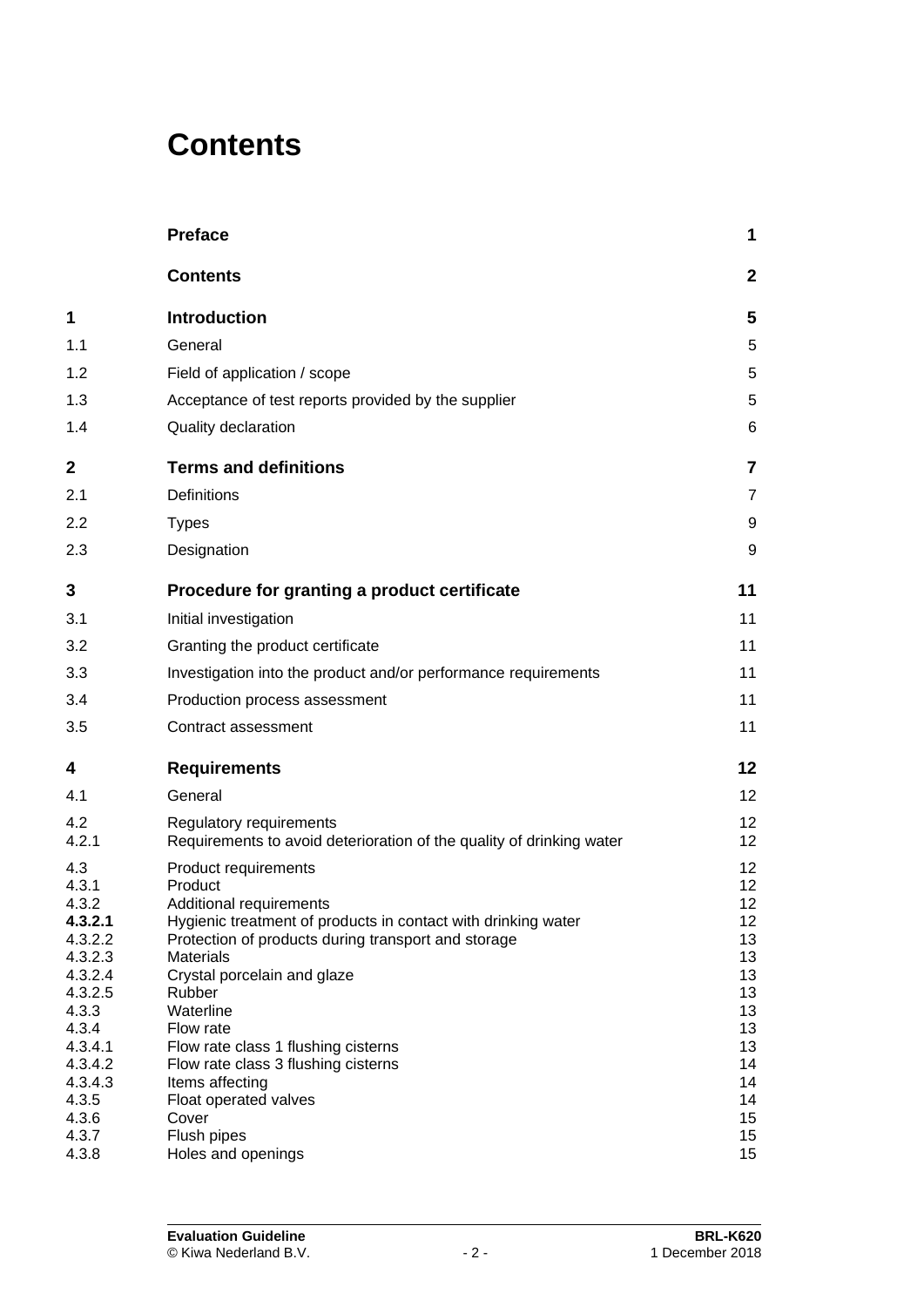| 4.3.9<br>4.3.10<br>4.3.10.1<br>4.3.11<br>4.3.11.1                  | Water supply connection<br>Closing mechanism<br>Siphonic systems<br>Inspection hatch concealed cisterns<br>Heat resistance of concealed cisterns                                  | 15<br>15<br>15<br>15<br>15                   |
|--------------------------------------------------------------------|-----------------------------------------------------------------------------------------------------------------------------------------------------------------------------------|----------------------------------------------|
| 4.3.12<br>4.3.12.1<br>4.3.13<br>4.3.14                             | Fixing and fixing means<br>Error! Bookmark not defined.<br>Fixing means<br>Finish<br>Delivery                                                                                     | 16<br>16<br>16                               |
| 4.3.15<br><b>Types</b>                                             | Error! Bookmark not defined.<br>Deviating requirements<br>Error! Bookmark not defined.                                                                                            |                                              |
| 5                                                                  | <b>Test methods</b>                                                                                                                                                               | 17                                           |
| 5.1<br>5.1.1<br>5.1.2<br>5.1.3<br>5.1.4<br>5.1.5<br>5.1.6<br>5.1.7 | Determination of the flow rate<br>Apparatus<br>Sample<br>Procedure<br>Determination of the heat resistance of the concealed flushing cisterns<br>Apparatus<br>Sample<br>Procedure | 17<br>17<br>17<br>17<br>17<br>17<br>17<br>17 |
| 6                                                                  | <b>Marking</b>                                                                                                                                                                    | 18                                           |
| 6.1<br>6.1.1<br>6.1.2                                              | General<br>Certification mark<br>Indication mark for flushing cistern with a low water consumption                                                                                | 18<br>18<br>18                               |
| 7                                                                  | Requirements in respect of the quality system                                                                                                                                     | 19                                           |
| 7.1                                                                | Manager of the quality system                                                                                                                                                     | 19                                           |
| 7.2                                                                | Internal quality control/quality plan                                                                                                                                             | 19                                           |
| 7.3                                                                | Control of test and measuring equipment                                                                                                                                           | 19                                           |
| 7.4                                                                | Procedures and working instructions                                                                                                                                               | 19                                           |
| 7.5                                                                | Other requirements                                                                                                                                                                | 19                                           |
| 8                                                                  | <b>Summary of tests and inspections</b>                                                                                                                                           | 20                                           |
| 8.1                                                                | <b>Test matrix</b>                                                                                                                                                                | 20                                           |
| 8.2                                                                | Inspection of the quality system of the supplier                                                                                                                                  | 21                                           |
| 9                                                                  | Agreements on the implementation of certification                                                                                                                                 | 22                                           |
| 9.1                                                                | General                                                                                                                                                                           | 22                                           |
| 9.2<br>9.2.1<br>9.2.2                                              | <b>Certification staff</b><br><b>Qualification requirements</b><br>Qualification                                                                                                  | 22<br>22<br>23                               |
| 9.3                                                                | Report initial investigation                                                                                                                                                      | 24                                           |
| 9.4                                                                | Decision for granting the certificate                                                                                                                                             | 24                                           |
| 9.5                                                                | Layout of quality declaration                                                                                                                                                     | 24                                           |
| 9.6                                                                | Nature and frequency of third party audits                                                                                                                                        | 24                                           |
| 9.7                                                                | Non conformities                                                                                                                                                                  | 25                                           |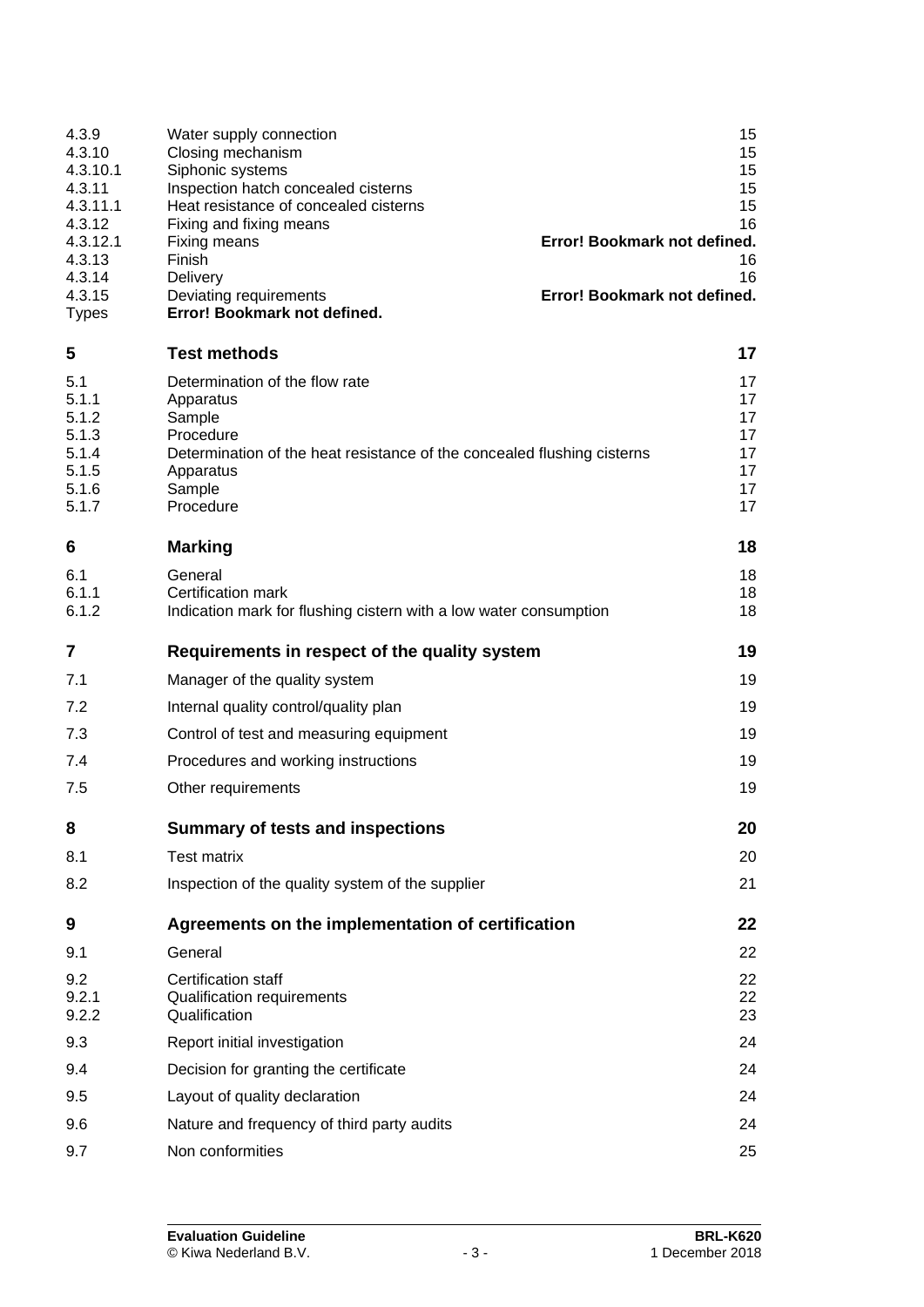| Ш    | <b>Model IQC-scheme (informative)</b>      | 28 |
|------|--------------------------------------------|----|
|      | Model certificate (informative)            | 27 |
| 10.2 | Standards / normative documents            | 26 |
| 10.1 | Public law rules                           | 26 |
| 10   | <b>Titles of standards</b>                 | 26 |
| 9.10 | Specific rules set by the Board of Experts | 25 |
| 9.9  | Interpretation of requirements             | 25 |
| 9.8  | Report to the Board of Experts             | 25 |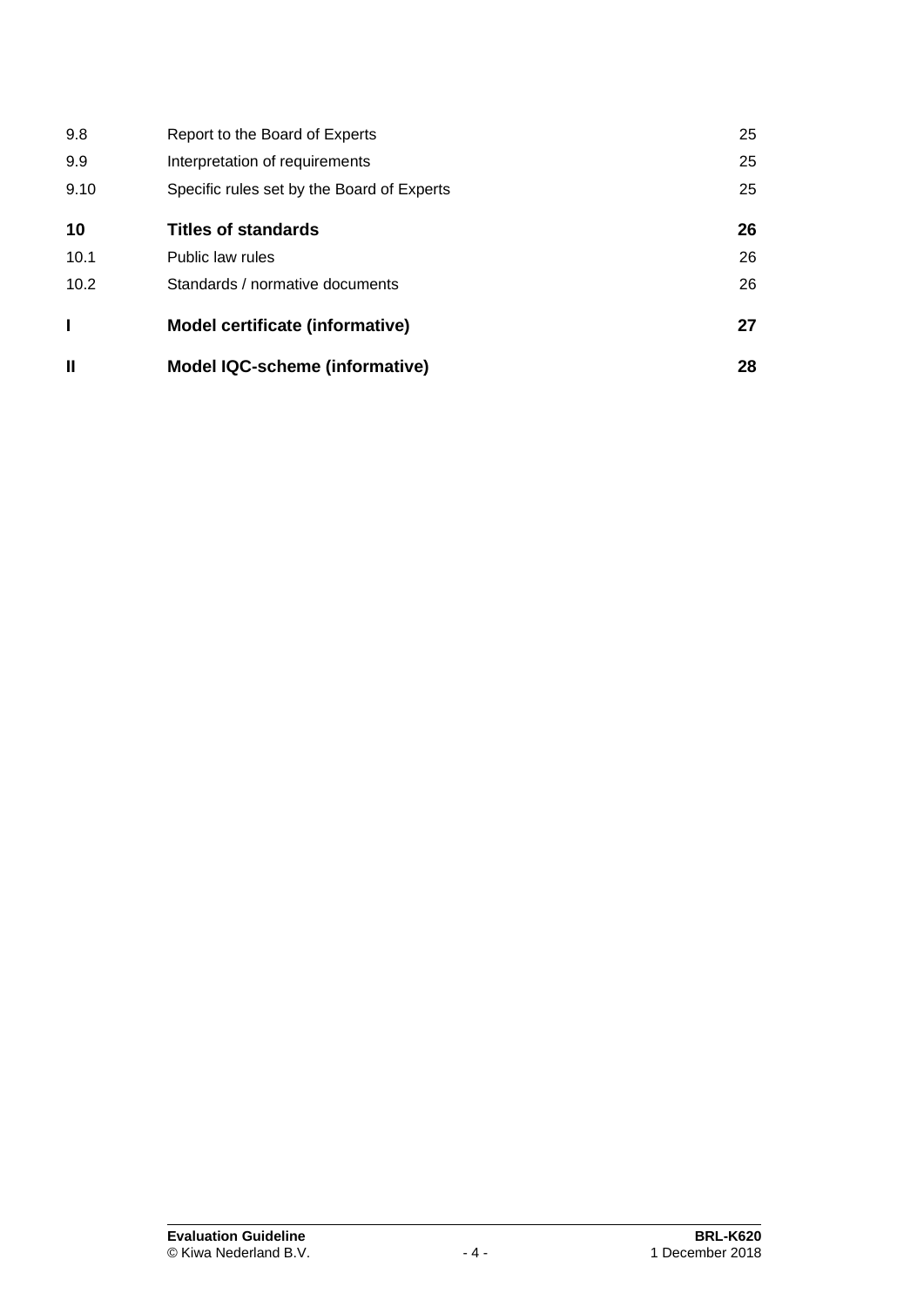## **1 Introduction**

#### **1.1 General**

This evaluation guideline includes all relevant requirements which are adhered to by Kiwa as the basis for the issue and maintenance of a certificate for products used for Flushing cisterns..

This guideline replaces the evaluation guideline BRL-K620-06, dated 22-09-2014. The quality declarations issued and based on that guideline will not lose their validity

For the performance of its certification work, Kiwa is bound to the requirements as included in NEN-EN-ISO/IEC 17065 "Conformity assessment - Requirements for bodies certifying products, processes and services".

#### **1.2 Field of application / scope**

The products are intended to be applied as a flushing device for WC-pans. The flushing cisterns in combination with a matching WC-pan is designed to be used as a sanitary flushing installation with a nominal flush volume as specified in table 1.

| <b>Nominal</b><br>flush<br>volume | <b>Flush volume</b><br>[litres] |         |         |         |
|-----------------------------------|---------------------------------|---------|---------|---------|
| [litres]                          | Full flush<br>Interrupted flush |         |         |         |
|                                   | minimum                         | maximum | minimum | maximum |
| 9.0                               | 8.5                             | 9.0     | 3.0     | 4.5     |
| 7.0                               | 7.0                             | 7.5     | 3.0     | 4.0     |
| 6.0                               | 6.0                             | 6.5     | 3.0     | 4.0     |
| 5.0                               | 4.5                             | 5.5     | 3.0     | 4.0     |
| 4.0                               | 4.0                             | 4.5     | 2.0     | 3.0     |

Table 1: overview flush volumes

The cisterns are designed for drinking water installations with a maximum water temperature of 30 $\degree$ C and a maximum working pressure of 1000 kPa.

#### **1.3 Acceptance of test reports provided by the supplier**

If the supplier provides reports from test institutions or laboratories to prove that the products meet the requirements of this evaluation guideline, the supplier shall prove that these reports have been drawn up by an institution that complies with the applicable accreditation standards, namely:

- NEN-EN-ISO/IEC 17020 for inspection bodies:
- NEN-EN-ISO/IEC 17021 for certification bodies certifying systems;
- NEN-EN-ISO/IEC 17024 for certification bodies certifying persons;
- NEN-EN-ISO/IEC 17025 for laboratories;
- NEN-EN-ISO/IEC 17065 for certification bodies certifying products.

#### **Remark:**

This requirement is considered to be fulfilled when a certificate of accreditation can be shown, issued either by the Board of Accreditation (RvA) or by one of the institutions with which an agreement of mutual acceptance has been concluded by the RvA.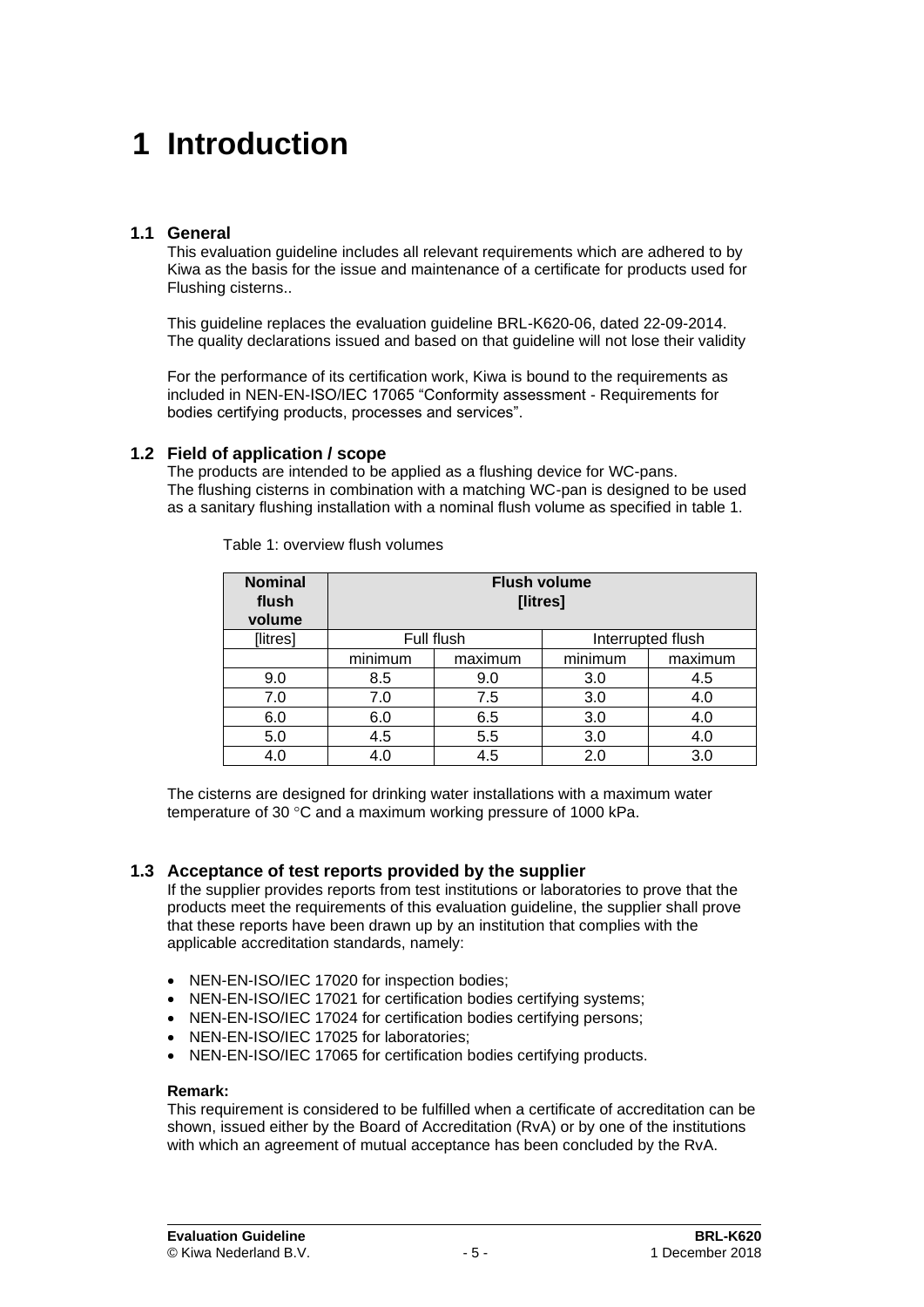The accreditation shall refer to the examinations as required in this evaluation guideline. When no certificate of accreditation can be shown, Kiwa shall verify whether the accreditation standard is fulfilled.

#### **1.4 Quality declaration**

The quality declaration to be issued by Kiwa is described as a Kiwa product certificate.

A model of the certificate to be issued on the basis of this evaluation guideline has been included for information as Annex.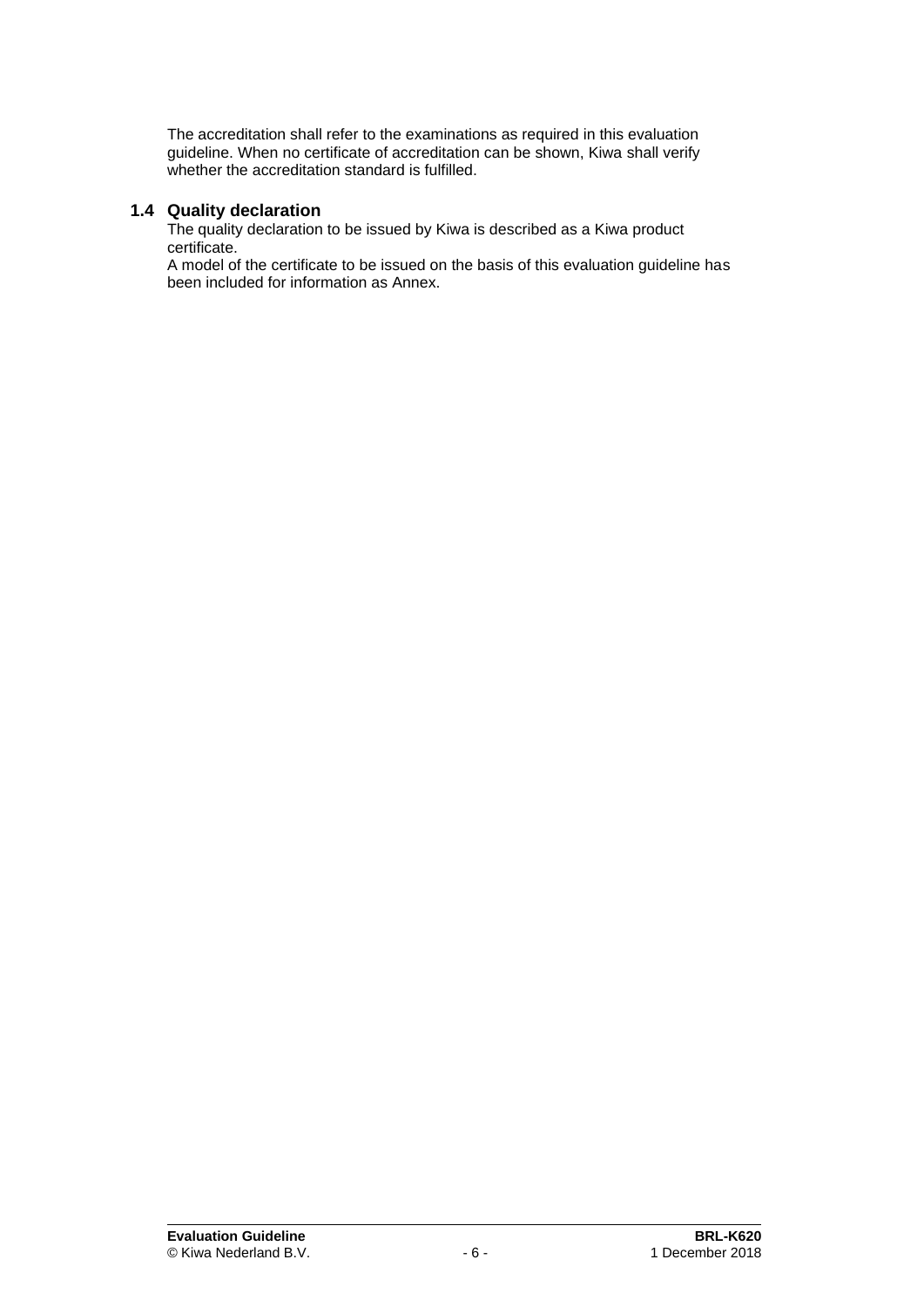### **2 Terms and definitions**

#### **2.1 Definitions**

In this evaluation guideline, the following terms and definitions apply:

- **Board of Experts**: the Board of Experts "Water Cycle" (CWK).
- **Certification mark**: a protected trademark of which the authorization of the use is granted by Kiwa, to the supplier whose products can be considered to comply on delivery with the applicable requirements and possibly with quality information on the application of the product is added by a specially designed label which is based on the result , as stated in the report issued by Kiwa on the inspection of the prototype.
- **Drinking water:** water intended or partly intended for drinking, cooking or food preparation or other domestic purposes, but does not include hot water, and is made available by pipeline to consumers or other customers.
- **Drinking water installation:** an installation direct or in-direct connected to the public drinking water distribution network of a drinking water company (source Dutch drinking water act);
- **Evaluation Guideline (BRL)**: the agreements made within the Board of Experts on the subject of certification.
- **Hot tap water:** water intended or partly intended for drinking, cooking or food preparation or other domestic purposes, which is heated before it is made available for those applications.
- **House hold water:** non-potable water that may only be used within premises for flushing toilets (source Dutch drinking water act);
- **Installation:** configuration consisting the pipe work, fittings and appliances;
- **Inspection tests**: tests carried out after the certificate has been granted in order to ascertain whether the certified products continue to meet the requirements recorded in the evaluation guideline.
- **IQC scheme (IQCS):** a description of the quality inspections carried out by the supplier as part of his quality system.
- **Pre-certification tests**: tests in order to ascertain that all the requirements recorded in the evaluation guideline are met.
- **Private Label Certificate:** A certificate that only pertains to products that are also included in the certificate of a supplier that has been certified by Kiwa, the only difference being that the products and product information of the private label holder bear a brand name that belongs to the private label holder.
- **Product certificate**: a document in which Kiwa declares that a product may, on delivery, be deemed to comply with the product specification recorded in the product certificate.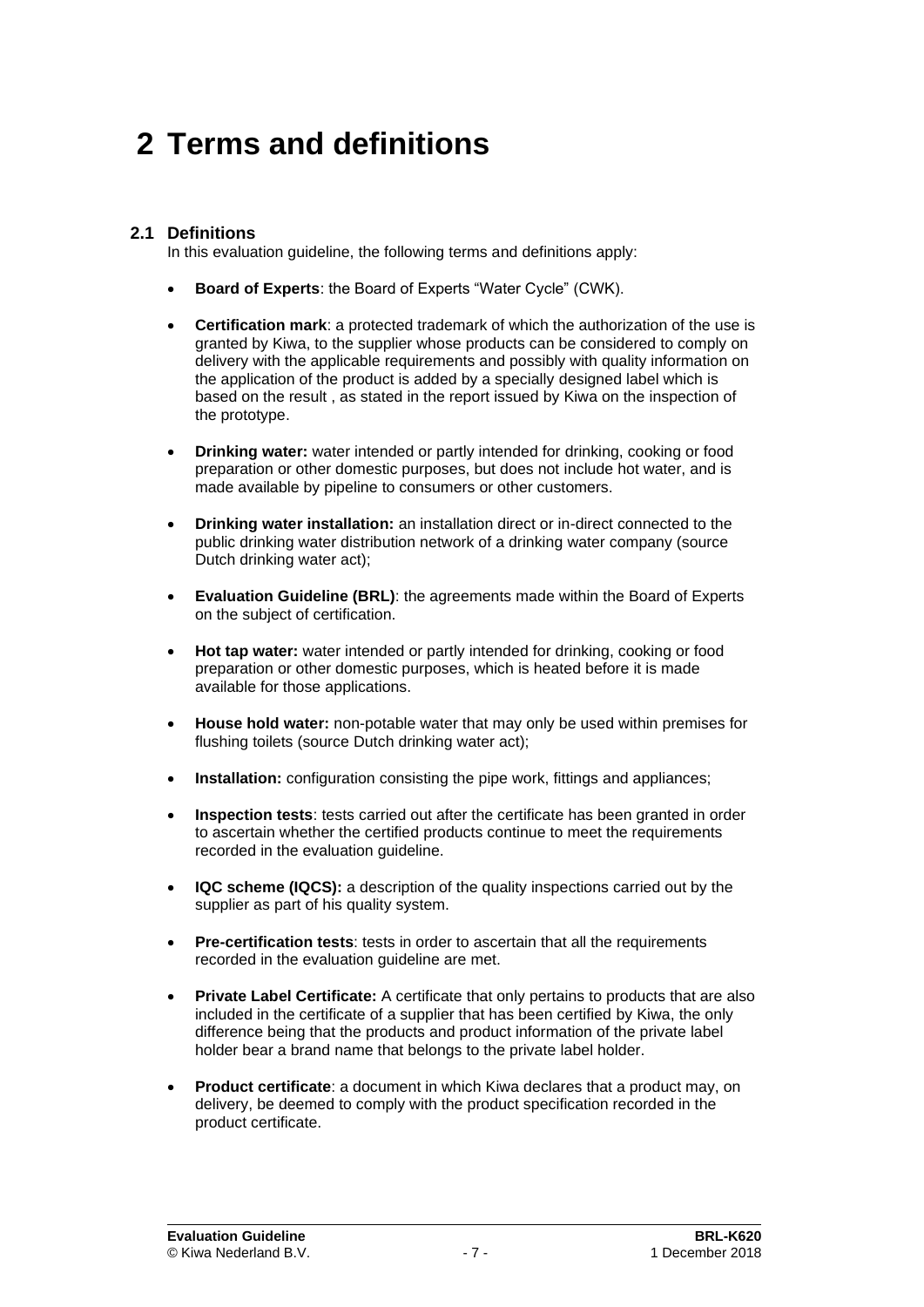- **Product requirements**: requirements made specific by means of measures or figures, focussing on (identifiable) characteristics of products and containing a limiting value to be achieved, which can be calculated or measured in an unequivocal manner.
- **Supplier:** the party that is responsible for ensuring that the products meet and continue to meet the requirements on which the certification is based.
- **Tap water** (origin Drinking Water Directive NEN 1006): water intended for drinking, cooking, food preparation or other domestic purposes.
- **Working pressure (p<sub>w</sub>):** The maximum pressure occurring under normal circumstances in drinking water installations or their parts.
- **Effective pressure (pe):** The difference between absolute pressure (p) and ambient pressure (pamb)
- The formula:  $p_e = p p_{amb.}$
- **Service pressure:** The pressure directly before the connection point of an appliance in use.
- **Flush volume:** The volume of water which is flushed on operation of the cistern. During delivery of the water volume, no refilling occurs.
- **Complete flush (full flush):** A flush in which the entire water volume is delivered on operation of the cistern.
- **Interrupted flush:** A flush in which, on operation of the cistern, the delivery is interrupted so that a smaller water volume than the complete flush volume is delivered.
- **High level cisterns:** A cistern that is connected to a flush pipe having a length of at least 1.5 m above the WC-pan to be flushed.
- **Low level cisterns:** A cistern connected to a flush pipe having a length of at least 0.5 m above the WC-pan to be flushed.
- **Concealed flushing cistern:** Concealed cisterns which are intended for mounting in or behind walls, or integrated in so-called pre-fabricated building elements.
- **Float operated valve (inlet valve):** Flow control device, through which a flushing cistern is filled after flushing to a pre-set water level. The objective of the float operated valve is to open directly after the cistern is flushed and to close to water inlet directly after the required water level in the cistern is reached.
- **Drinking water**

Water designated to be used for drinking, cooking or preparation of meals or other household use, with the exception of warm tap water, which is provided through transport pipes to consumers and other designations.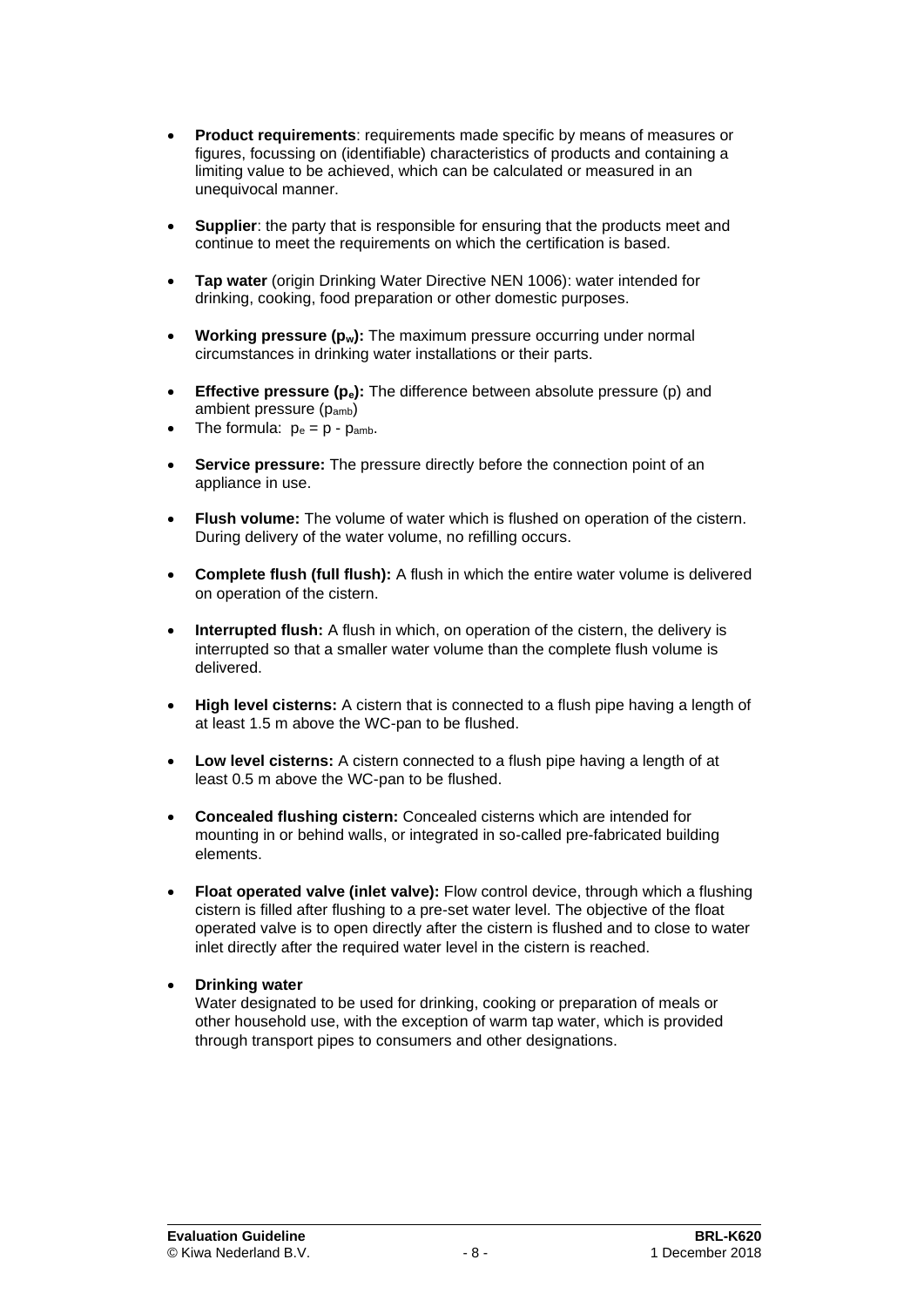#### **2.2** Types

The following types of flushing cisterns are available. This dependent on the manner, in which the cistern is connected to the WC-pan. differentiated as follows:

- high level cisterns;
- low level cisterns;
- concealed flushing cistern.

#### **2.3** Designation

WC-pans in this BRL-K are designated by there: Use of water:

- Flushing cisterns with a nominal flushing volume of 4 Litres  $1$ .
- Flushing cisterns with a nominal flushing volume of 5 Litres <sup>1</sup>.
- Flushing cisterns with a nominal flushing volume of 6 Litres.
- Flushing cisterns with a nominal flushing volume of 7 Litres.
- Flushing cisterns with a nominal flushing volume of 9 Litres.

#### The way of mounting:

- Flushing cisterns for wall mounting;
- Concealed flushing cistern with or without metal frame for installation in building elements;

#### **Classification**

In general classes are defined and the mentioned classes are divided in types in relation the flush volume:

- **Type 1** : Flushing cistern tested and designated to be used in combination with a WC-pan (according to BRL-K619) at a nominal flush volume according to article 3 of the European Standard EN 14055.
- **Type 2** : Flushing cisterns designated to be used with a matching WC-pan, which are deemed to comply with the legal, market requirements and application in the United Kingdom.
- **Type 3** : Flushing cistern for use in combination with an urinal tested with and for use at a nominal flush volume < 5 litres according to article 7 of the European Standard EN 14055.

The classes are then categorised on the basis of type and nominal flush volume to be used.

#### **Note**

Designated Type 2 products are referred to in the Kiwa guideline BRL-K621 "Close coupled suites".

<sup>1</sup> See remarks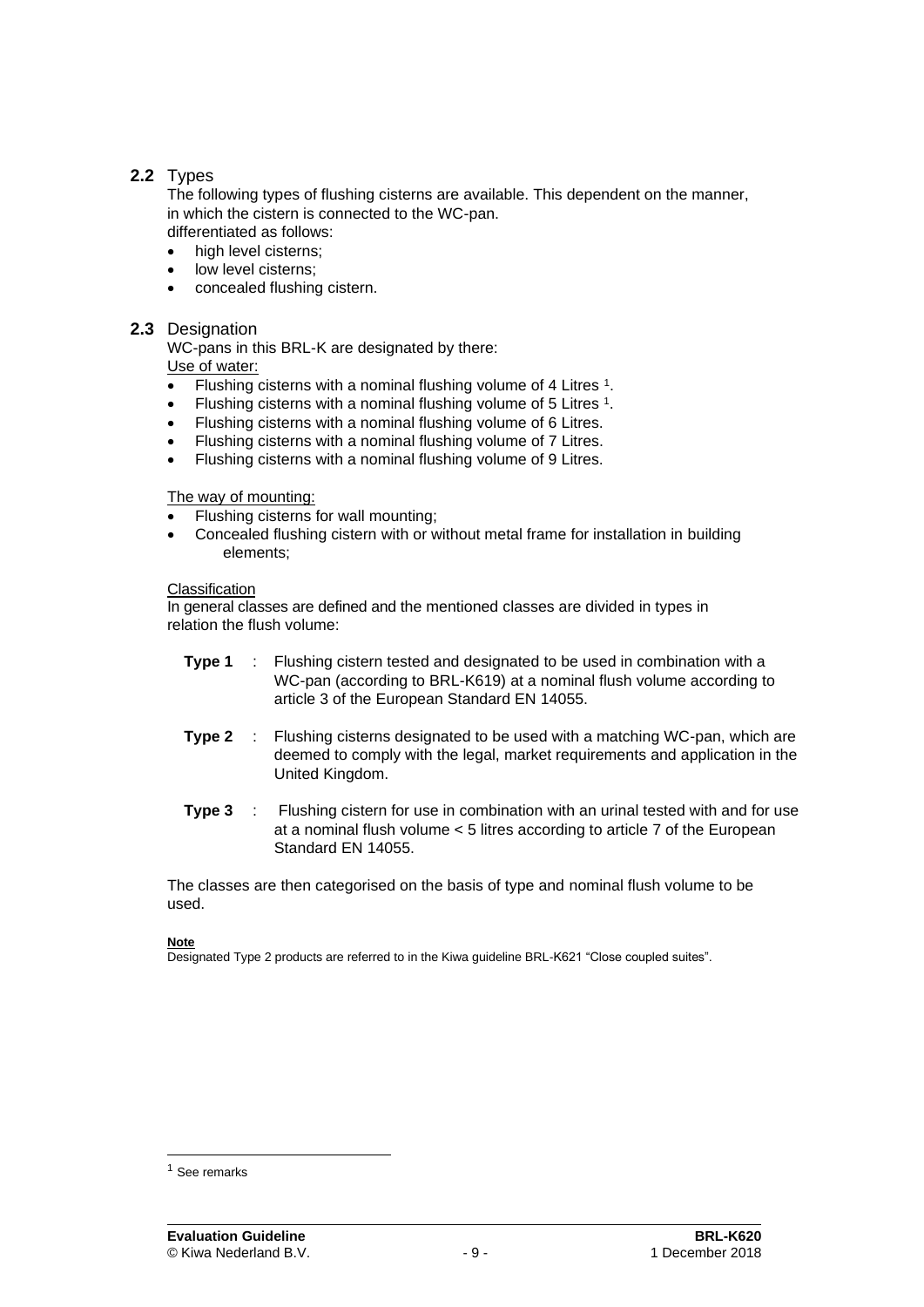#### *Remarks*

The Dutch law has no binding law describing the class and types of Flushing cisterns, however there are regulations stipulated by law for drainage systems inside buildings. In the Dutch Building Regulations reference is given to the NEN 3215 *"Drainage systems inside buildings – Requirements and determination methods"* in which clause 4.1.7 is specified that:

#### *For a good function of the drainage systems inside buildings the use of a flush volume of at least 6 litres is required.*

At the moment of publication of the EN 14055 is the use of flush volume less than 6 litres not advised, unless it is proven that no problems occur to the drainage system when using of a less flush volume.

The Dutch sewage system is not designed for the application and use of ceramic sanitary appliances using a flush volume less than 6 litres. Without adapted measures the use of less flush volumes can cause problems to the sewage waste systems.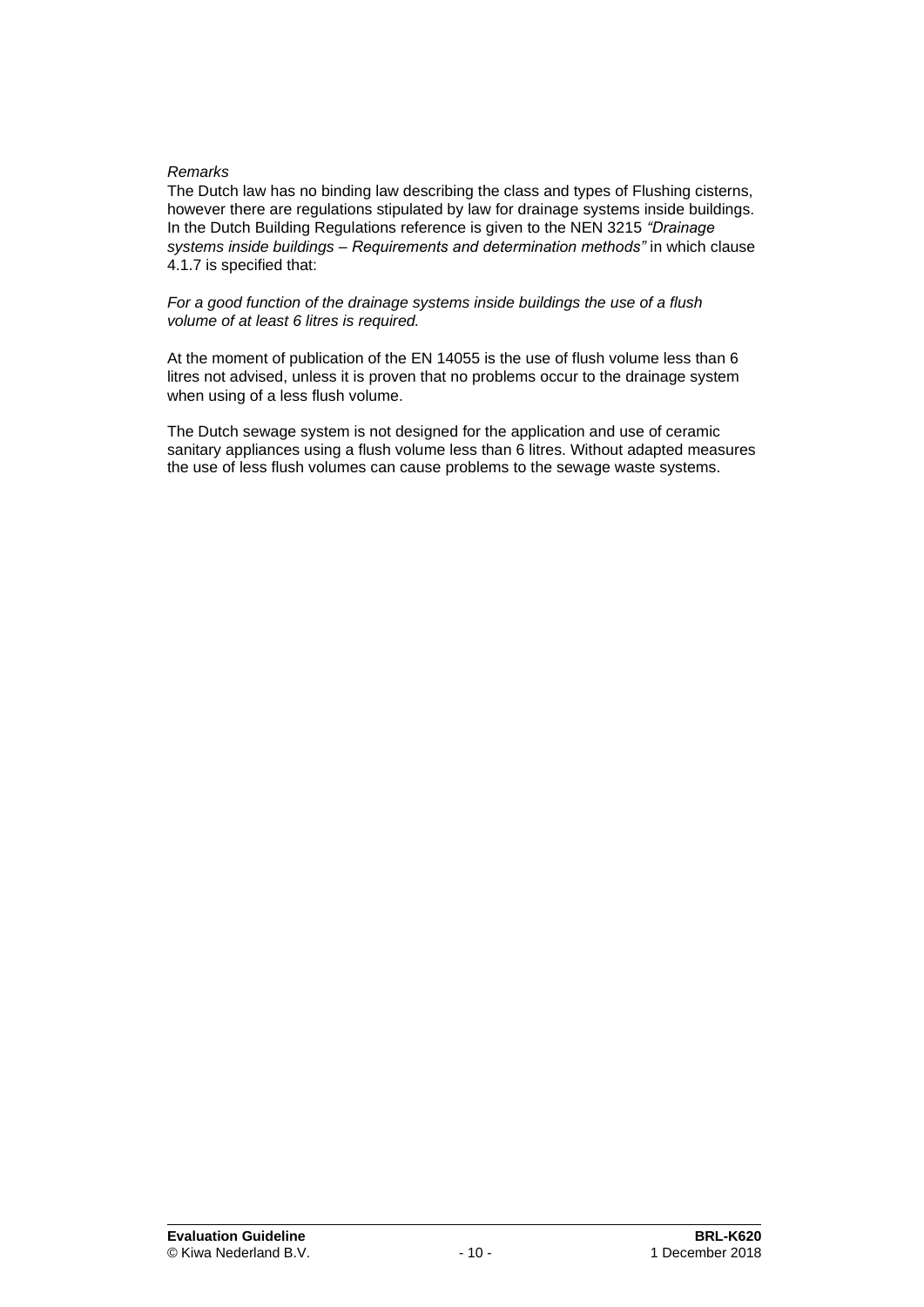### **3 Procedure for granting a product certificate**

#### **3.1 Initial investigation**

The pre-certification tests to be performed are based on the (product) requirements as contained in this evaluation guideline, including the test methods, and comprises the following:

- type testing to determine whether the products comply with the product and/or functional requirements;
- production process assessment;
- assessment of the quality system and the IQC-scheme;
- assessment on the presence and functioning of the remaining procedures.

#### **3.2 Granting the product certificate**

After finishing the pre-certification tests, the results are presented to the Decision maker (see [9.2\)](#page-23-0) deciding on granting the certificate. This person evaluates the results and decides whether the certificate can be granted or if additional data and/or tests are necessary.

#### **3.3 Investigation into the product and/or performance requirements**

Kiwa will investigate the to be certified products against the certification requirements as stated in the certification requirements.

The necessary samples will be drawn by or on behalf of Kiwa.

#### **3.4 Production process assessment**

When assessing the production process, it is investigated whether the producer is capable of continuously producing products that meet the certification requirements. The evaluation of the production process takes place during the ongoing work at the producer.

The assessment also includes at least:

- The quality of raw materials, half-finished products and end products;
- Internal transport and storage.

#### **3.5 Contract assessment**

If the supplier is not the producer of the products to be certified, Kiwa will assess the agreement between the supplier and the producer.

This written agreement, which is available for Kiwa, includes at least:

Accreditation bodies, scheme managers and Kiwa will be given the opportunity to observe the certification activities carried out by Kiwa or on behalf of Kiwa at the producer.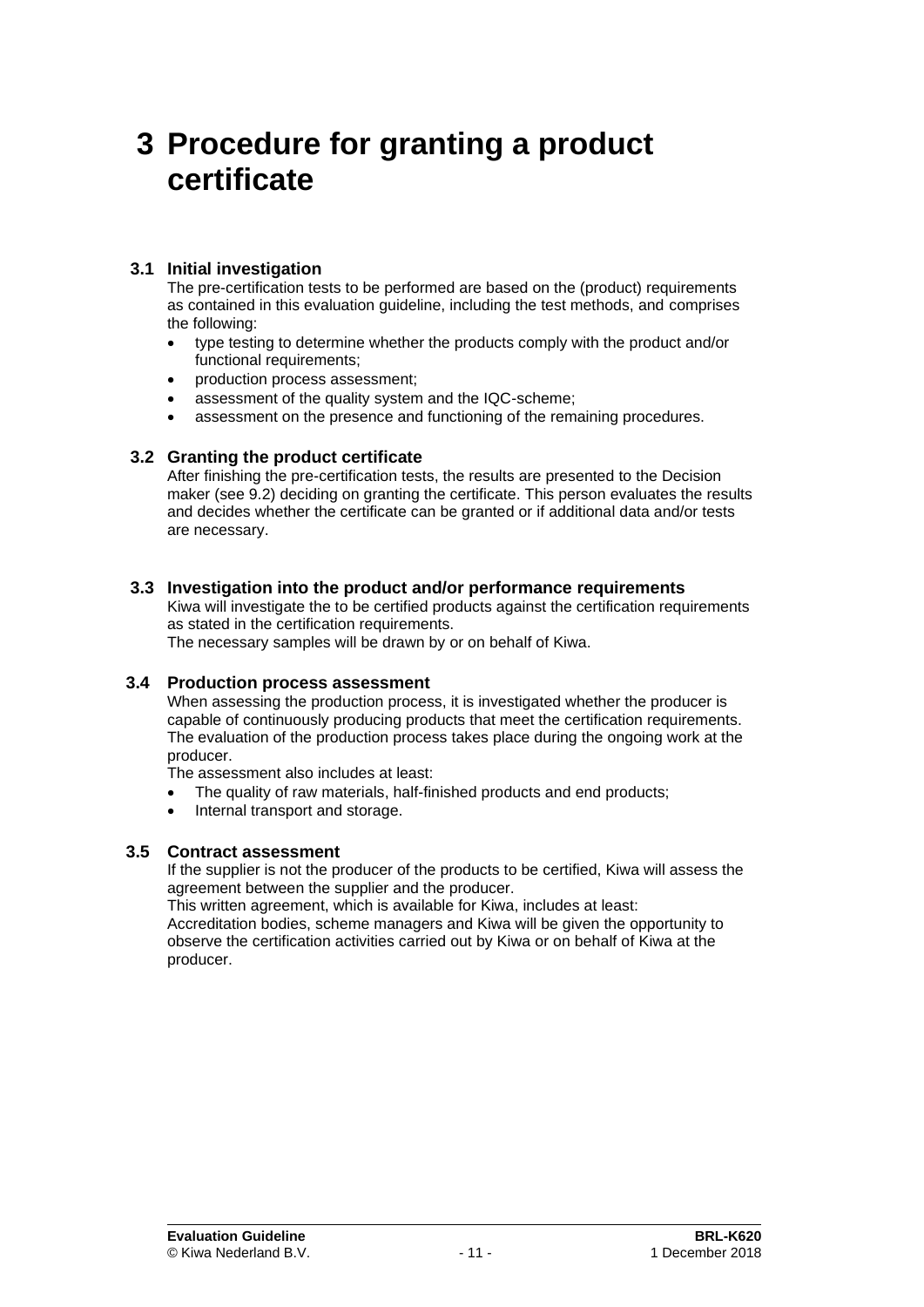### **4 Requirements**

#### **4.1 General**

This chapter contains the requirements the Flushing cisterns have to fulfil. These requirements will make part of the technical specification of the products, as included in the certificate.

#### **4.2 Regulatory requirements**

#### *4.2.1 Requirements to avoid deterioration of the quality of drinking water*

Products and materials which (may) come into contact with drinking water or warm tap water, shall not release substances in quantities which can be harmful to the health of the consumer, or negatively affect the quality of the drinking water. Therefore, the products or materials shall meet toxicological, microbiological and organoleptic requirements as laid down in the currently applicable "Ministerial Regulation materials and chemicals drinking water and warm tap water supply", (published in the Government Gazette). Consequently, the procedure for obtaining a recognised quality declaration, as specified in the currently effective Regulation, has to be concluded with positive results.

Products and materials with a quality declaration<sup>1</sup>, e.g. issued by a foreign certification institute, are allowed to be used in the Netherlands, provided that the Minister has declared this quality declaration equivalent to the quality declaration as meant in the Regulation.

Minister has declared this quality declaration equivalent to the quality declaration as meant in the Regulation.

#### **4.3 Product requirements**

The requirements of the product are specified in:

EN 14055 WC and urinal flushing cisterns

#### *4.3.1 Product*

The requirements of the product are specified in standard EN14055 with exception of the aspects where requirements are specified in clause 4.3.2 and 4.3.3.

#### *4.3.2 Additional requirements*

#### *4.3.2.1 Hygienic treatment of products in contact with drinking water*

The supplier must have a procedure in place that protects the products in such way, that the hygiene is ensured during storage and transport. In addition, the supplier shall inform the customer about the handling of products delivered under the certificate, which come into contact with drinking water and warm tap water, from arriving at the construction site through to the realization and

<sup>&</sup>lt;sup>1</sup> A quality declaration issued by an independent certification institute in another member state of the European Community or another state party to the agreement to the European Economic Area, is equivalent to a recognized quality declaration, to the extent that, to the judgment of the Minister of the first mentioned quality declaration, is fulfilled the at least equivalent requirements as meant in the Regulation materials and chemicals drinking waterand warm tap water supply.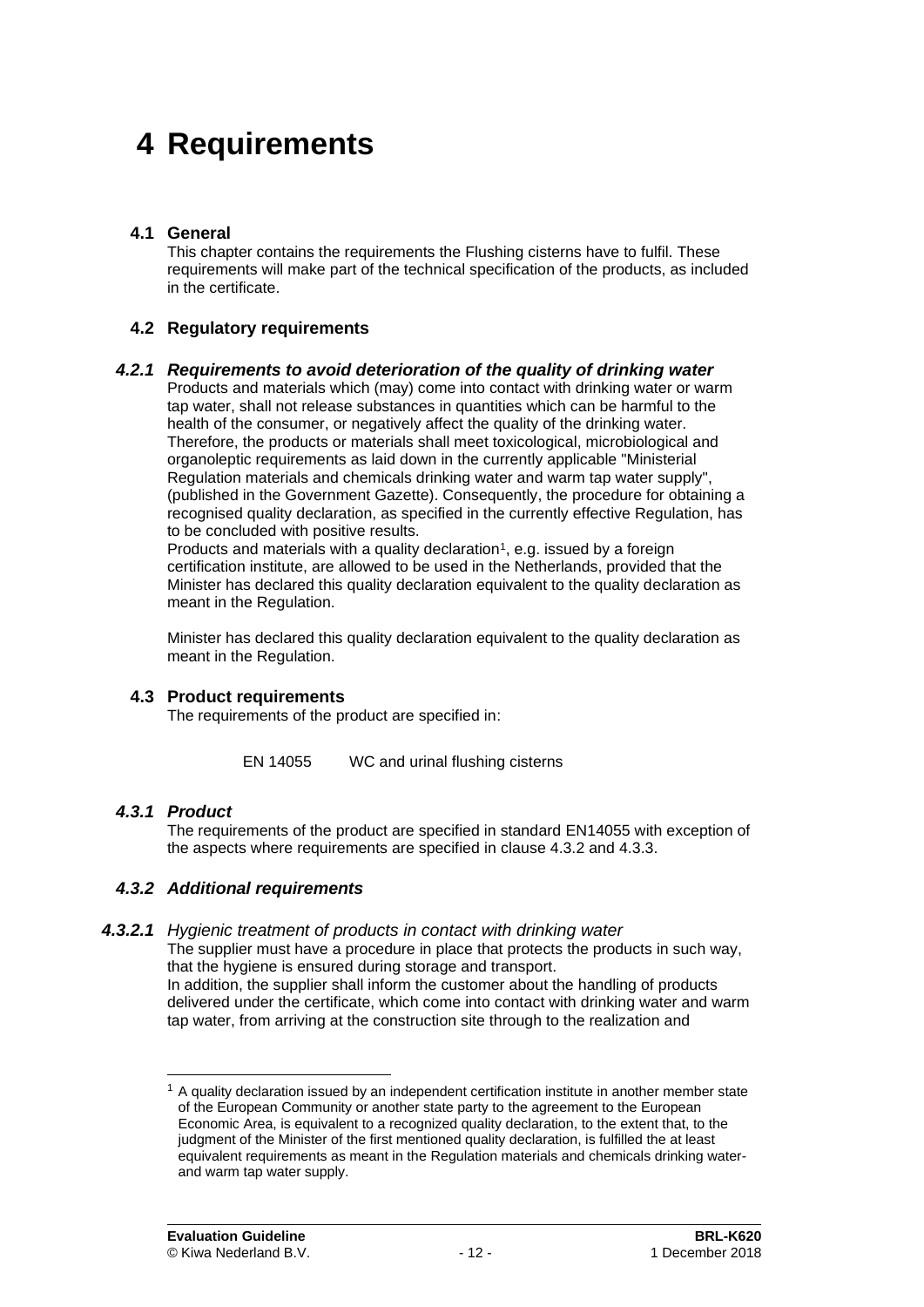commissioning. The primary reason for providing this the information is to contribute to the awareness of the importance of hygienic work as a 'prevention measure'.

#### *4.3.2.2 Protection of products during transport and storage*

For the purpose of hygienic handling, products shall be protected against contamination. This is in regards to the surfaces of the product that come into contact with drinking water during the application.

Precautions to protect the product against contamination shall be agreed upon between the supplier and the client and shall be recorded in the quality management system of the supplier.

#### **4.3.3 Deviating requirements**

#### *4.3.3.1 Materials*

Cisterns shall be manufactured from crystal porcelain or plastic. The visible portion of the crystal porcelain cistern must be glazed.

Other materials than specified can be used; these however shall comply with following requirement:

- be of at least comparable quality;
- be corrosion proof or be protected against corrosion;
- not give rise to Electro-chemical corrosion (contact corrosion);
- be impervious to water.

#### *4.3.3.2 Crystal porcelain and glaze*

Crystal porcelain and glaze shall satisfy the requirements for resistance of the glaze as specified in KIWA evaluation guideline BRL-K 619 "WC-pans".

#### *4.3.3.3 Rubber*

Within the scope of this evaluation guideline the choice is free for which type of material for the seal mechanism is to be used. With the exception of Natural rubber (NR) and isoprene rubber (IR), which is not permitted.

The material chosen for the seal mechanism shall be suitable for the intended purpose.

The design, the type of material selected and the construction shall be such that, with regard to the type of application, a good (non-leaking) sealing under normal circumstances is assured.

#### *4.3.3.4 Waterline*

The cistern has to be provided with a clearly visible, irremovable waterline. The highest indicated waterline shall be at least 20 mm below the over flow level. The flush volume resulting from the indicated waterline must meet the values given in EN14055. Besides the highest indicated waterline other waterlines are permissible.

#### *4.3.3.5 Flow rate*

<span id="page-13-0"></span>The flow rates of the flushing cistern shall be determined for each delivered flush pipe. The flush rate is determined at all flush volumes.

#### *(a) Flow rate class 1 flushing cisterns*

The flushing cistern shall meet the flow rate values as specified in table 4 of the European Standard EN14055. In addition to the requirements outlined in EN14055 clause 5.2.3 the required flow rates for the following types of cisterns and must comply with the following.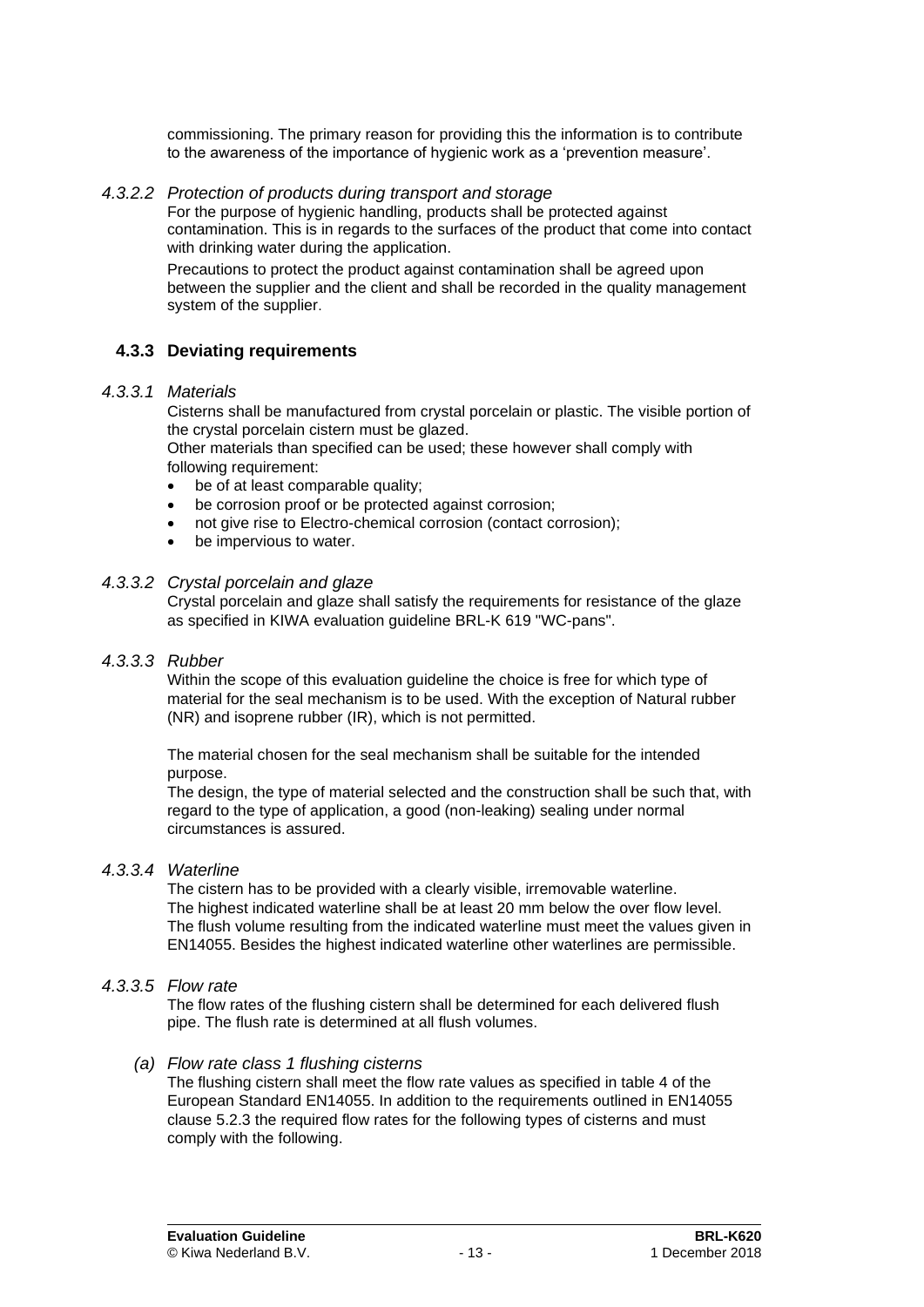#### *Flushing cistern with a nominal flush volume of 4 and 5 litres*

The volume flow of the delivered water from the cistern shall reach at least 2.0 l/s within 1 second of operation of the flush.

With a complete flush, the volume flow shall remain at the minimum required flow level for at least 1.0 seconds after initiation of the flush without the supply of additional water to the cistern. This to be established according to clause 6.1.

#### *Flushing cistern with a nominal flush volume of 6 litres*

The volume flow of the delivered water from the cistern shall reach at least 2.0 l/s within 1 second of operation of the flush.

With a complete flush, the volume flow shall remain at the minimum required flow level for at least 1.5 seconds after initiation of the flush without the supply of additional water to the cistern. This to be established according to clause [5.1.](#page-17-0)

#### *Flushing cisterns with a nominal flush volume of 7 and 9 litres*

The volume flow of the delivered water from cistern shall reach at least 2.0 l/s within 1.5 seconds of operation of the flush.

With a complete flush, the volume flow shall remain at the minimum required flow level for at least 2 seconds after initiation of the flush, without the supply of additional water to the cistern.

At a full flush sequence shall the flow rate of the flushing cisterns with a nominal:

- Flush volume of 7 litres remain at the minimum required flow rate for at least 2 seconds after initiation of the flush, without the supply of additional water to the cistern.
- Flush volume of 9 litres remain at the minimum required flow level for at least 2.5 seconds after initiation of the flush, without the supply of additional water to the cistern.

This to be established according to clause [5.1.](#page-17-0)

#### *High level Flushing cisterns with a flush volume of 7 to 9 litres*

The flow rate of the delivered water from cistern shall reach at least 2.0 l/s within 1.5 seconds of operation of the flush.

With a complete flush, the volume flow shall remain at the minimum required flow level for at least

2 seconds after initiation of the flush, without the supply of additional water to the cistern.

This to be established according to clause [5.1.](#page-17-0)

#### *(b) Flow rate class 3 flushing cisterns*

The flow rate of the class 3 flushing cisterns shall comply with the clause 5.2.3 of EN 14055.

*4.3.3.6 Items affecting*

Components that are supplied loose and components which are not an integral part of the cistern, and whose purpose is to affect the volume flow, are not permitted.

#### *4.3.3.7 Float operated valves*

Float valves shall satisfy Kiwa Evaluation guideline BRL K 615 "Float operated valves for cisterns".

It shall be possible to install the float operated valve, without causing difficulty in functioning of the flush mechanism. It shall be possible to adjust the shut off level of the float operated valve to all indicated waterlines of the cistern.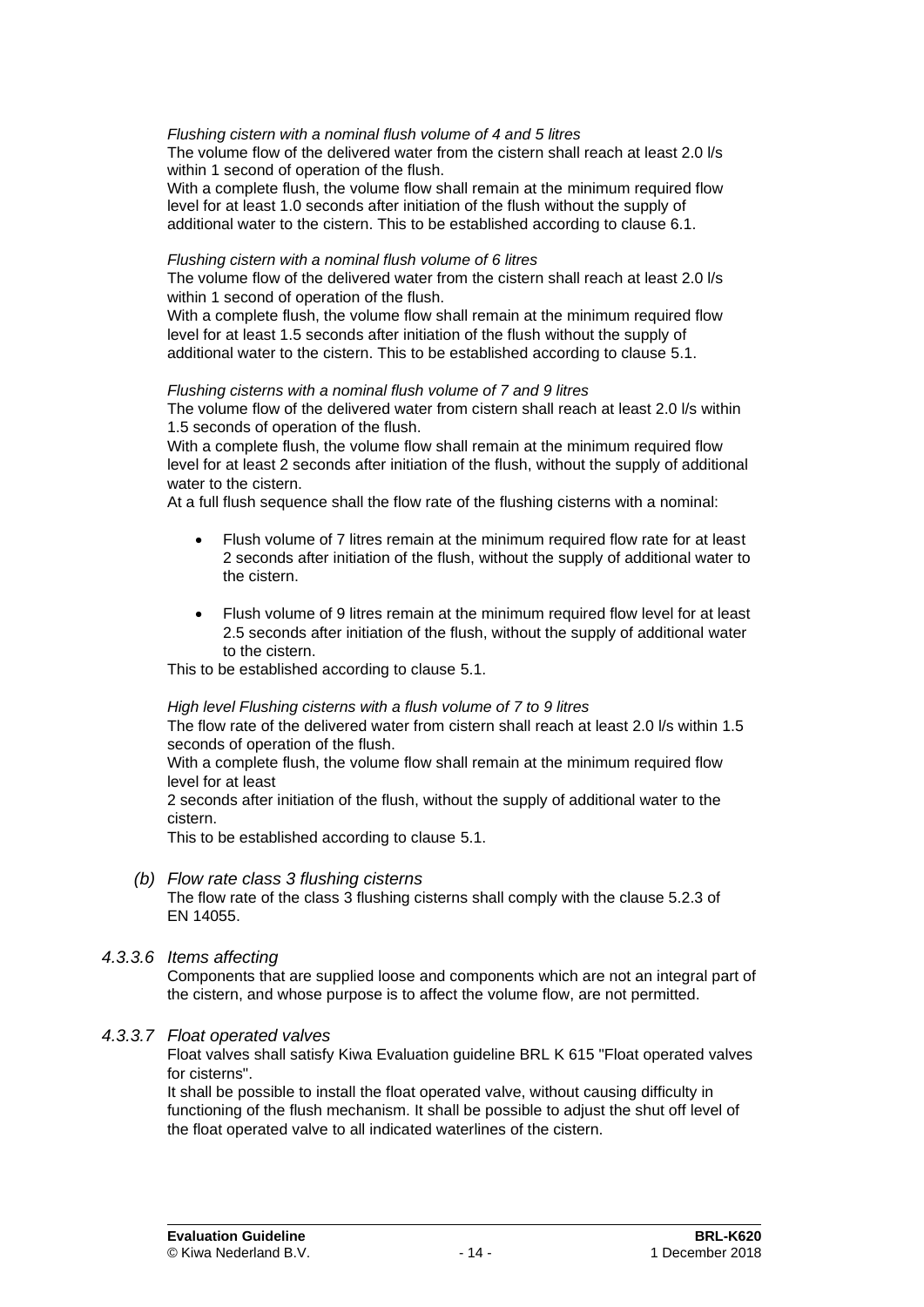#### *4.3.3.8 Cover*

Low level cisterns shall be provided with a cover, which attaches in an efficient manner to the cistern.

#### *4.3.3.9 Flush pipes*

The matching flush pipe(s) shall be delivered with the flushing cistern. Also the flush pipes for which the dimension or the method of installation divers from what is required in EN14055.

#### *4.3.3.10 Holes and openings*

With the exception of the overflow device, other holes and openings shall be positioned at such a height that, with a water level, which is 20 mm above overflow level, no leakage occurs from the cistern. This requirement also applies to the holes needed for the fitting of float operated valves.

#### *4.3.3.11 Water supply connection*

The portion of pipe upstream of the float operated valve may come into direct contact with the water in the cistern. The part of the supply piping upstream of the float operated valve however shall:

- not contain any detachable joints on that part, which passes through the water in the cisterns;
- be made of a material, which quarantees a durable protection against the impact of the water in the cisterns;

• A flexible connecting hose upstream of the float operated valve that is in compliance with the Kiwa guideline BRL-K622.The flexible hose may not come in contact with the water in the cistern or be submerged in the water in the cistern; The use of a connecting cock is permissible if the connecting cock complies with the Kiwa guideline BRL-K604.

#### *4.3.3.12 Closing mechanism*

After the complete flush operation of the cisterns, the seal mechanism shall close within 4 seconds of the volume flow finishing.

#### *4.3.3.13 Siphonic systems*

The initiation of the flush of cisterns, in which the sealing mechanism is made as a siphon system, must still be operable with a water level, which is 30 mm below the waterline.

#### *4.3.3.14 Inspection hatch concealed cisterns*

The concealed cistern shall be furnished with an inspection hatch. This hatch shall be suitable placed and of sufficient size to allow necessary replacements or repairing of parts inside the cistern.

#### *4.3.3.15 Heat resistance of concealed cisterns*

<span id="page-15-0"></span>In order to judge the heat resistance of concealed cisterns a test shall be executed according to clause [5.2.](#page-17-1) After this test the good functioning of the cisterns shall show no change.

#### **Note**

*This requirement with respect to the heat resistance is a necessity while concealed cisterns often are mounted in building elements. It is known that these elements are made up of materials which need a thermal process for speeding up the setting or drying. Also during the setting of concrete walls the temperature could rise considerably with respect to the ambient temperature.*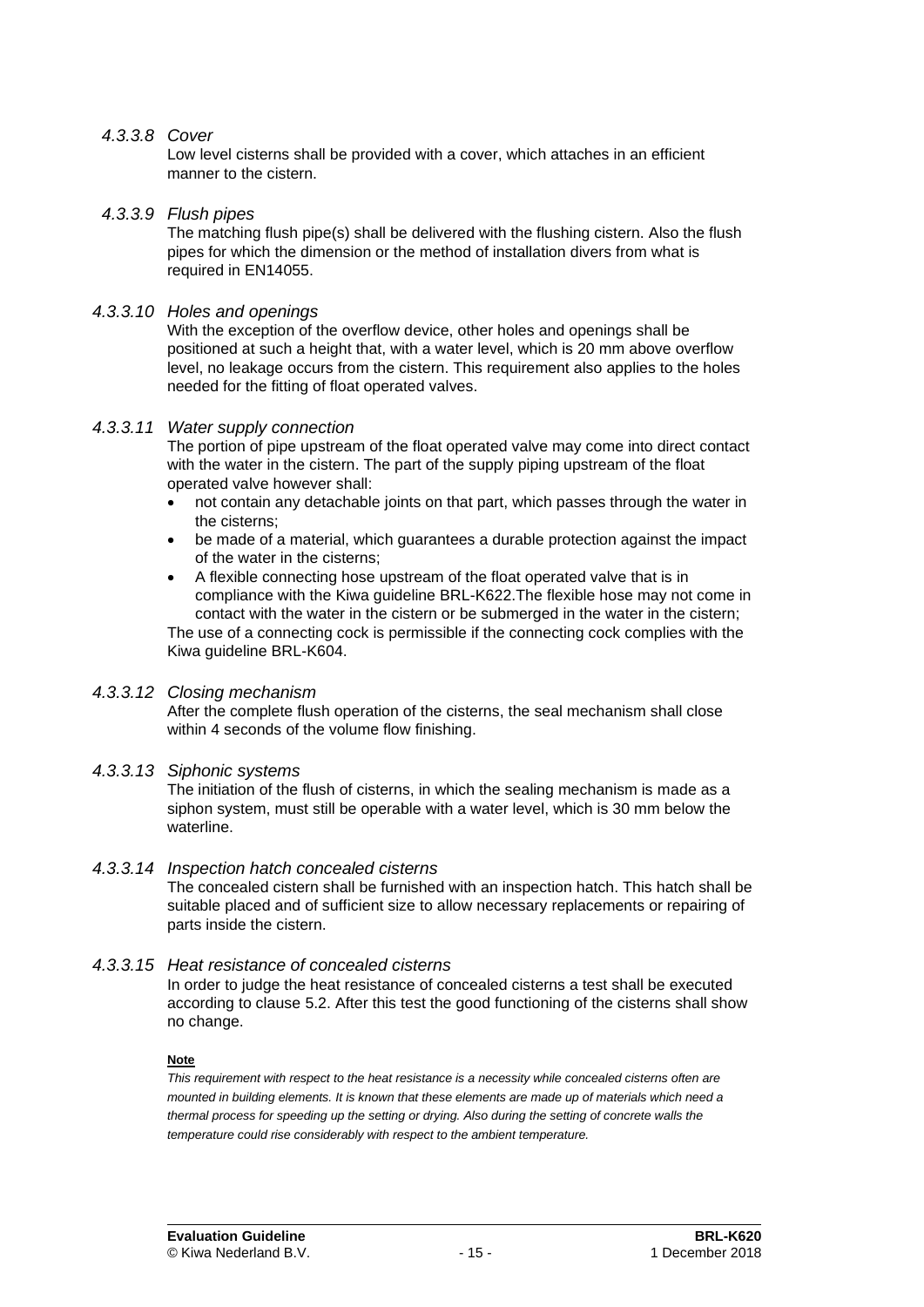#### *4.3.3.16 Fixing means*

Flushing cisterns shall be delivered with suitable provisions for wall mounting. If applicable, cisterns must be provided with a fixing construction for the fitting of a flush pipe. All the required fixing items shall be delivered together with the cistern.

Integral flushing cisterns must be furnished with fixing means for connecting the cistern to the WC-pan. Before final attachment of the cistern to the WC-pan takes place, it shall be possible to connect to the cisterns these fixing means on a watertight manner.

After fixing, the connection between cisterns and WC-pans shall be watertight and free of play. The necessary materials must be delivered together the product. The use of sealing kit is not permitted.

#### *4.3.3.17 Finish*

Flushing cisterns and associated components must be sound, smooth, well cleaned and free from burrs.

#### *4.3.3.18 Delivery*

The flushing cistern shall be delivered together with the matching flush pipe(s). By delivery cisterns shall be fitted with a seal mechanism.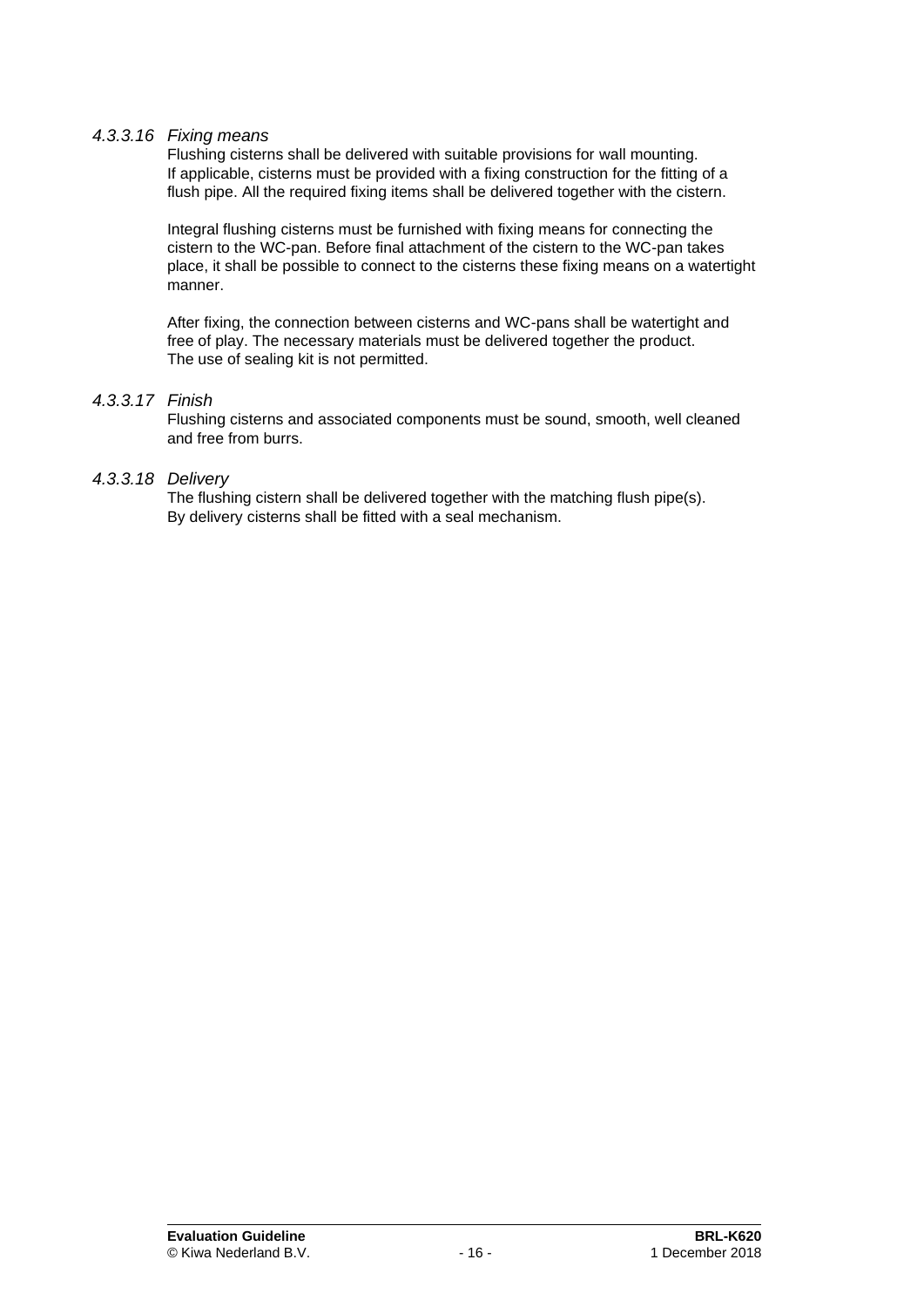### **5 Test methods**

#### <span id="page-17-0"></span>**5.1 Determination of the flow rate**

#### *5.1.1 Apparatus*

For the determination of the flow rate of the flushing cistern a test specification is required as specified in EN14055.

#### *5.1.2 Sample*

For this, a complete cistern (with float valve fitted) is required together with the applicable flush pipe. In the case of a cistern being delivered with components which can be built in, changed or fitted in another manner such that a cistern can be produced with interrupted flush potential, or in such a way that a cistern can be produced in which an interrupted flush potential is no longer present, then for this definition, all versions are required.

#### *5.1.3 Procedure*

- 1. Mount the cistern horizontally.
- 2. Fill the cistern up to the highest waterline and operate the cistern
- <span id="page-17-1"></span>3. Refill the cistern up to the applicable waterline and record the volume of water necessary for this.

#### *5.2 Determination of the heat resistance of the concealed flushing cisterns*

#### *5.2.1 Apparatus*

For this a tank is required filled with water of 60  $\pm$  2 °C. The tank shall be deep enough to allow complete submerging of the cistern in an upright position and wide enough to prevent the cistern touching the floor or the walls of the tank.

#### *5.2.2 Sample*

For this, a complete cistern (with float valve fitted) is required together with the applicable flush pipe.

#### *5.2.3 Procedure*

- 1. Place the cistern in its frame in the tank for 15 minutes as follows. a) completely submerged in water of  $60 \pm 2$  °C.
	- b) free from the walls and floor of the tank and in an upright position.
- 2. After 15 minutes remove the cistern and let it cool off in ambient temperature.
- 3. Establish the good functioning and judge visually if no deformations have occurred.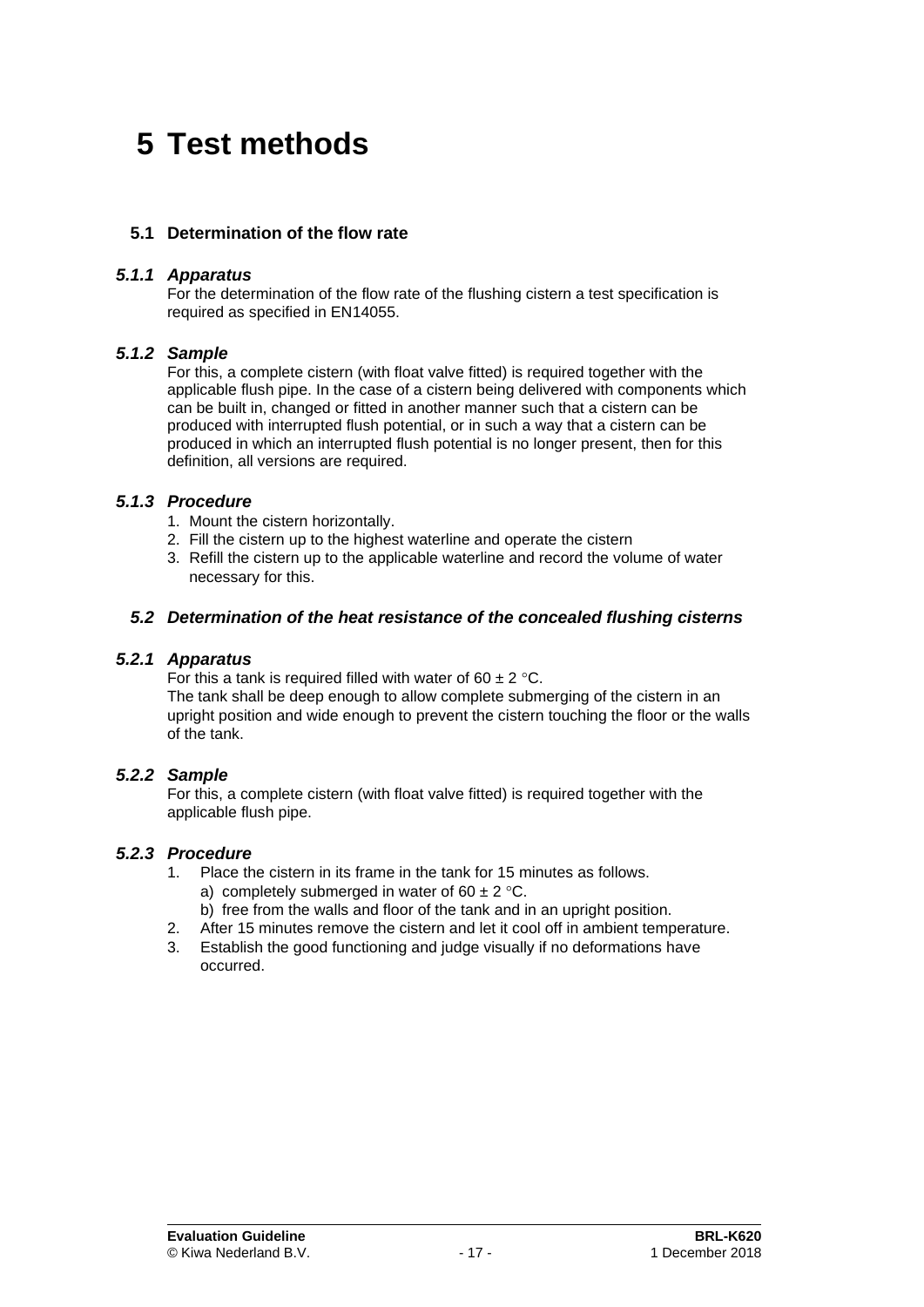## **6 Marking**

#### **6.1 General**

The products shall be marked with following indelible marks and indications:

- name or logo of the manufacturer;
- data or code indicating the date of production;
- type indication.
- or:

For indications and markings see product standard EN14055

#### *6.1.1 Certification mark*

After concluding a Kiwa certification agreement the certified products shall be indelible marked on the product with the word mark **KIWA**.

#### *6.1.2 Indication mark for flushing cistern with a low water consumption*

Flushing cisterns provided with an interrupted flushing device and cisterns with a flush volume of ≤ 6 litres as indicated by the highest waterline, may be marked in relation to this evaluation guideline as "Low water consumption"-Cisterns. This indication mark (sticker lay out) also may be attached to the packaging of the cistern.

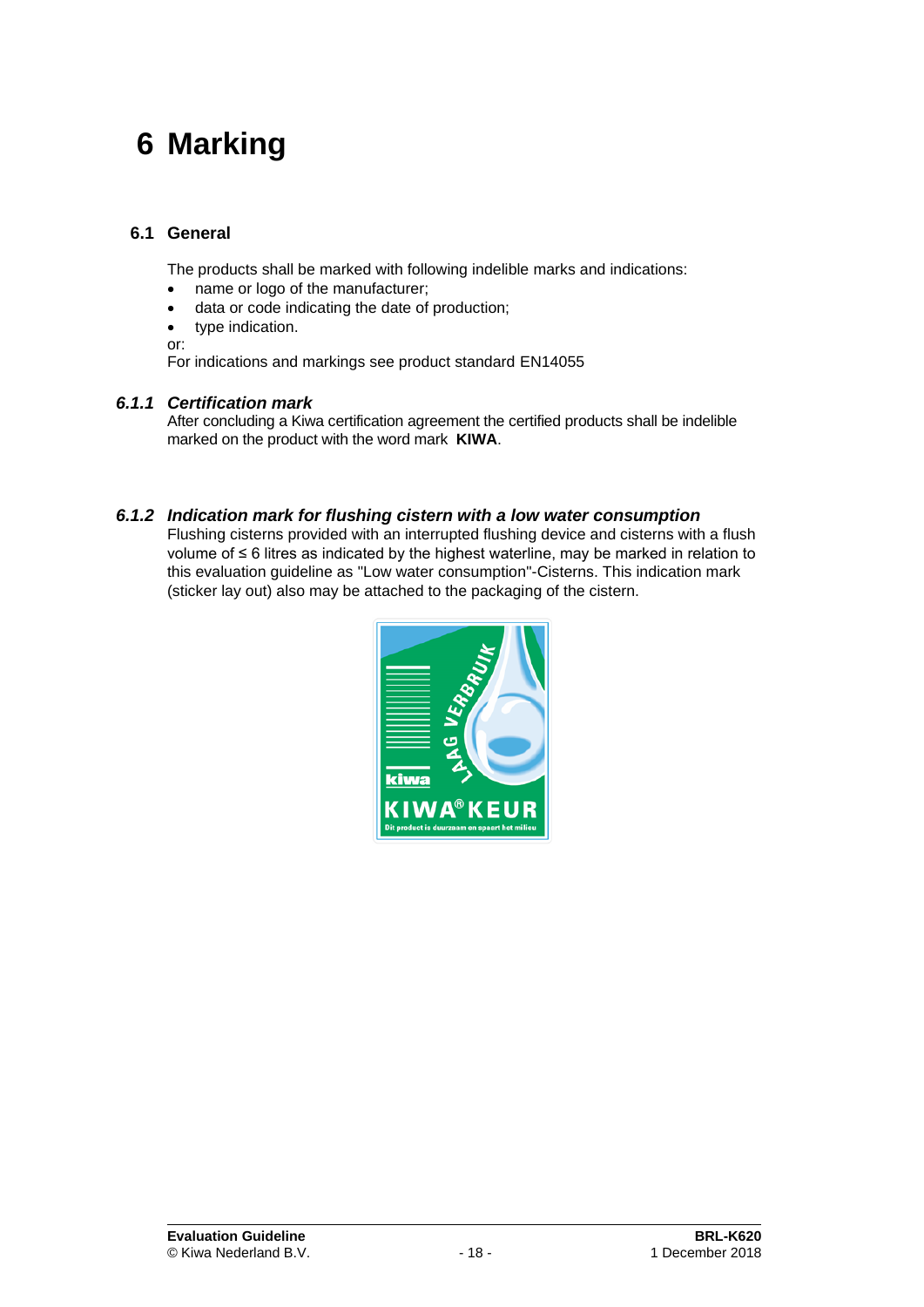### **7 Requirements in respect of the quality system**

This chapter contains the requirements which have to be met by the supplier's quality system.

#### **7.1 Manager of the quality system**

Within the supplier's organizational structure, an employee who will be in charge of managing the supplier's quality system must have been appointed.

#### **7.2 Internal quality control/quality plan**

The supplier shall have an internal quality control scheme (IQC scheme) which is applied by him.

The following must be demonstrably recorded in this IQC scheme:

- which aspects are checked by the supplier;
- according to what methods such inspections are carried out;
- how often these inspections are carried out;
- in what way the inspection results are recorded and kept.

This IQC scheme should at least be an equivalent derivative of the model IQC scheme as shown in the Annex.

#### **7.3 Control of test and measuring equipment**

The supplier shall verify the availability of necessary test and measuring equipment for demonstrating product conformity with the requirements in this evaluation guideline.

When required the equipment shall be kept calibrated (e.g recalibration at interval). The status of actual calibration of each equipment shall be demonstrated by traceability through an unique ID.

The supplier must keep records of the calibration results.

The supplier shall review the validity of measuring data when it is established at calibration that the equipment is not suitable anymore.

#### **7.4 Procedures and working instructions**

The supplier shall be able to submit the following:

- procedures for:
	- $\circ$  dealing with products showing deviations;
	- o corrective actions to be taken if non-conformities are found;
	- odealing with complaints about products and/or services delivered;
- the working instructions and inspection forms used.

#### **7.5 Other requirements**

The supplier shall be able to submit the following:

- the organisation's organogram:
- qualification requirements of the personnel concerned.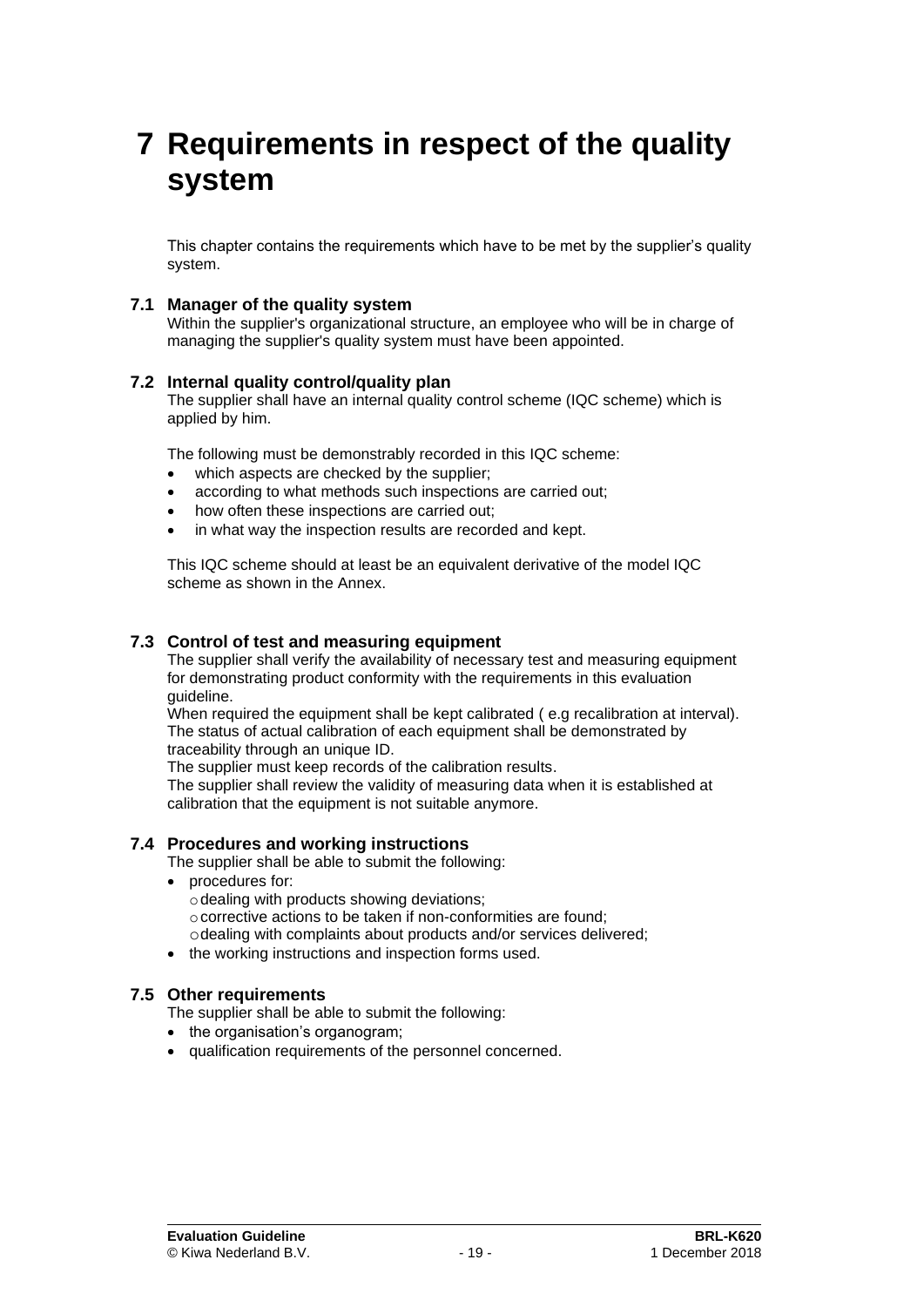### **8 Summary of tests and inspections**

This chapter contains a summary of the following tests and inspections to be carried out in the event of certification:

- **Pre-certification tests;** The assessment to verify if all requirements of the BRL is met;
- **Inspection test;** The audit after granting certificate in order to verify if the certified products shows continuous compliance to the requirements of the BRL; Also is indicated to which frequency the surveillance audit is be conducted by the Certification Institute;
- **Inspection of the quality system of the supplier;** Verification of compliance with the IQC scheme and procedures.

# **8.1 Test matrix**

| <b>Description of requirement</b>                  | Article no.    | Tests within the scope of |                                                                              |  |
|----------------------------------------------------|----------------|---------------------------|------------------------------------------------------------------------------|--|
|                                                    | <b>EN14055</b> | Pre-<br>certification     | <b>Inspection by Kiwa after</b><br>granting of certificate <sup>1), 2)</sup> |  |
| Design                                             |                |                           |                                                                              |  |
| Design and execution                               | 5.1            | X                         |                                                                              |  |
| <b>Hydraulic and mechanical</b><br>characteristics |                |                           |                                                                              |  |
| Flush volume                                       | 5.2.1          | X                         | X                                                                            |  |
| Water saving devices                               | 5.2.2          | X                         | X                                                                            |  |
| Flush rate and impact force                        | 5.2.3          | X                         | X                                                                            |  |
| Overflow                                           | 5.2.4          | X                         |                                                                              |  |
| Inlet valve opening characteristics                | 5.2.5          | X                         |                                                                              |  |
| Safety margin                                      | 5.2.6          | X                         | X                                                                            |  |
| Back flow prevention                               | 5.2.7          | X                         |                                                                              |  |
| Outlet valve leak tightness                        | 5.2.8          | X                         | X                                                                            |  |
| Outlet valve reliability                           | 5.2.9          | X                         |                                                                              |  |
| Operating force                                    | 5.2.10         | X                         |                                                                              |  |
| Durability                                         | 5.2.11         | X                         |                                                                              |  |
| <b>Requirement class 3 flushing cisterns</b>       |                |                           |                                                                              |  |
| Requirements and test methods                      | 7.1            | X                         | X                                                                            |  |
| Adjustment                                         | 7.2            | X                         | X                                                                            |  |
| <b>Acoustic characteristics</b>                    | 8              | X                         |                                                                              |  |
| Marking and product designation                    | 10             | X                         | X                                                                            |  |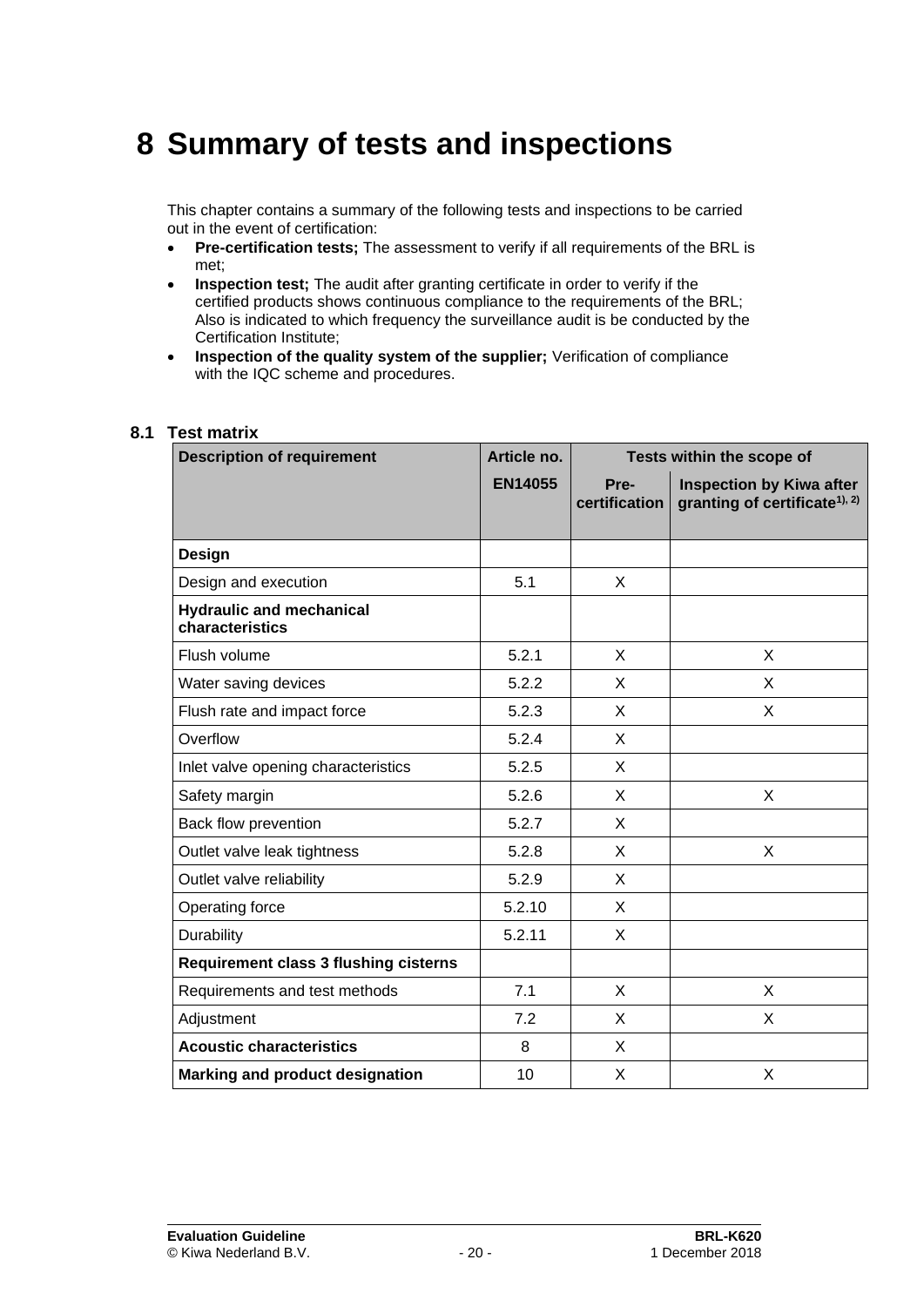| <b>Description of requirement</b>                                           | Article no.<br>Tests within the scope of     |                       |                                                                              |
|-----------------------------------------------------------------------------|----------------------------------------------|-----------------------|------------------------------------------------------------------------------|
|                                                                             | <b>BRL</b>                                   | Pre-<br>certification | <b>Inspection by Kiwa after</b><br>granting of certificate <sup>1), 2)</sup> |
| Requirements to avoid deterioration of the<br>quality of the drinking water | 4.2.1.                                       | X                     | X                                                                            |
| <b>Product requirements</b>                                                 | 4.3.1                                        | X                     |                                                                              |
| EN 14055                                                                    |                                              | X                     | X                                                                            |
| <b>Deviating requirements</b>                                               |                                              |                       |                                                                              |
| <b>Types</b>                                                                | Error!<br>Reference<br>source not<br>found.5 | X                     |                                                                              |
| <b>Additional requirements</b>                                              |                                              |                       |                                                                              |
| Waterline                                                                   | 4.3.3.                                       | X                     | X                                                                            |
| Flow rate (refer also to EN14055)                                           | 4.3.3.5.4                                    | X                     | X                                                                            |
| Float operated valve                                                        | 4.3.5                                        | X                     | X                                                                            |
| Cover                                                                       | 4.3.6                                        | X                     |                                                                              |
| Flush pipes                                                                 | 4.3.7                                        | X                     |                                                                              |
| Holes and openings                                                          | 4.3.8                                        | X                     |                                                                              |
| Water supply connection                                                     | 4.3.9                                        | X                     |                                                                              |
| Closing mechanism                                                           | 4.3.10                                       | X                     |                                                                              |
| Inspection hatch concealed cisterns                                         | 4.3.11                                       | X                     |                                                                              |
| Heat resistance concealed cisterns                                          | 4.3.3.15                                     | X                     | X                                                                            |
| Fixing and fixing means                                                     | 4.3.12                                       | X                     | X                                                                            |
| Finish                                                                      | 4.3.13                                       | X                     | X                                                                            |
| <b>Delivery</b>                                                             | 4.3.14                                       | X                     | X                                                                            |
| <b>Marking</b>                                                              |                                              |                       |                                                                              |
| General                                                                     | 6.1                                          | $\mathsf{X}$          | $\mathsf X$                                                                  |
| Certification mark                                                          | 6.2                                          | X                     | $\mathsf X$                                                                  |
| Low consumption                                                             | 6.3                                          | X                     | $\mathsf X$                                                                  |

a) In case the product or production process changes significantly, it must be determined whether the performance requirements are still met.

b) All product characteristics that can be determined within the visiting time (maximum 1 day) are determined by the inspector or by the supplier in the presence of the inspector. In case this is not possible, an agreement will be made between the certification body and the supplier about how the inspection will take place. The frequency of inspection visits is defined in chapter [9.6](#page-25-0) of this evaluation guideline.

#### **8.2 Inspection of the quality system of the supplier**

The quality system of the supplier will be checked by Kiwa on the basis of the IQC scheme.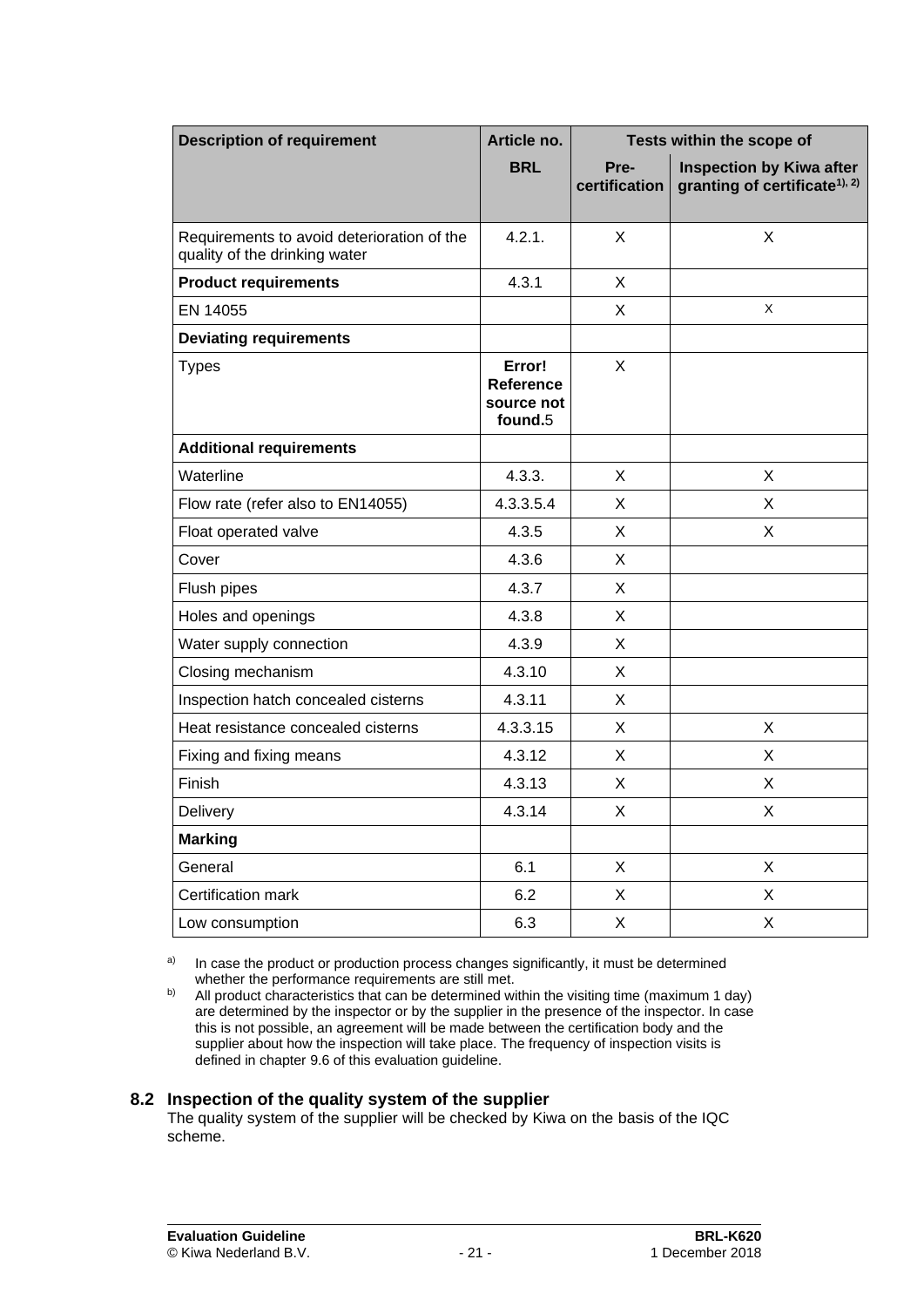The inspection contains at least those aspects mentioned in the Kiwa Regulations for Product Certification.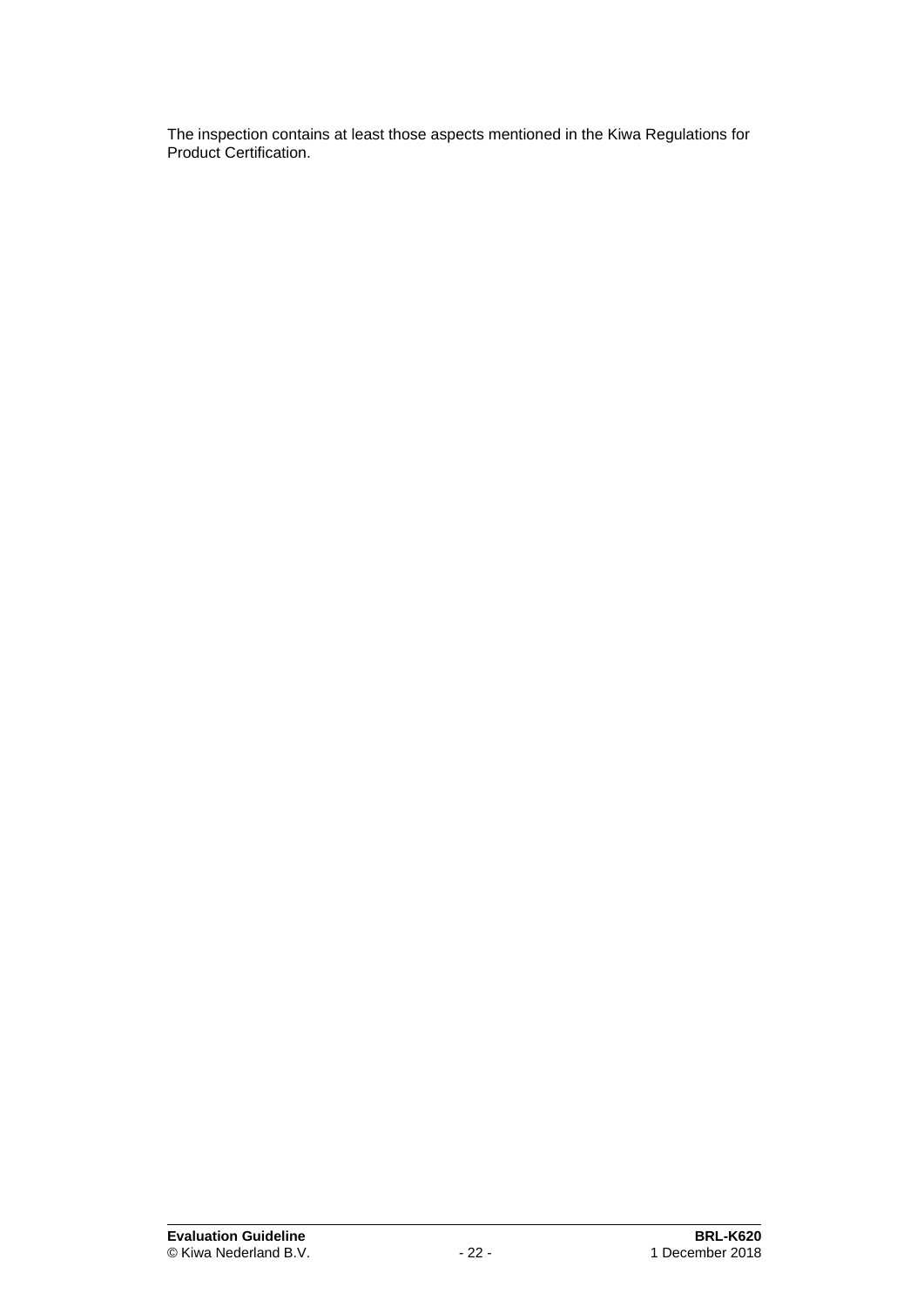### **9 Agreements on the implementation of certification**

#### **9.1 General**

Beside the requirements included in these evaluation guidelines, the general rules for certification as included in the Kiwa Regulations for Product Certification also apply. These rules are in particular:

- the general rules for conducting the pre-certification tests, in particular:  $\circ$  the way suppliers are to be informed about how an application is being handled; ohow the test are conducted;
	- othe decision to be taken as a result of the pre-certification tests.
- the general rules for conducting inspections and the aspects to be audited,
- the measures to be taken by Kiwa in case of Non-Conformities,
- the measures taken by Kiwa in case of improper use of Certificates, Certification Marks, Pictograms and Logos,
- terms for termination of the certificate.
- <span id="page-23-0"></span>• the possibility to lodge an appeal against decisions of measures taken by Kiwa.

#### **9.2 Certification staff**

The staff involved in the certification may be sub-divided into:

- Certification assessor (**CAS**): in charge of carrying out the pre-certification tests and assessing the inspectors' reports;
- Site assessor (**SAS**): in charge of carrying out external inspections at the supplier's works;
- Decision maker (**DM**): in charge of taking decisions in connection with the precertification tests carried out, continuing the certification in connection with the inspections carried out and taking decisions on the need to take corrective actions.

#### *9.2.1 Qualification requirements*

The qualification requirements consist of:

- qualification requirements for personnel of a certification body which satisfies the requirements EN ISO / IEC 17065, performing certification activities
- qualification requirements for personnel of a certification body performing certification activities set by the Board of Experts for the subject matter of this evaluation quideline

Education and experience of the concerning certification personnel shall be recorded demonstrably.

| <b>Basic requirements</b>                                                                                                                                                  | <b>Evaluation criteria</b>                                                                                                                                                                                                                       |
|----------------------------------------------------------------------------------------------------------------------------------------------------------------------------|--------------------------------------------------------------------------------------------------------------------------------------------------------------------------------------------------------------------------------------------------|
| Knowledge of company processes<br>Requirements for conducting<br>professional audits on products,<br>processes, services, installations,<br>design and management systems. | Relevant experience: in the field<br>SAS, CAS: 1 year<br>DM: 5 years inclusive 1 year with respect to<br>certification<br>Relevant technical knowledge and experience on<br>the level of:<br><b>SAS: High school</b><br><b>CAS, DM: Bachelor</b> |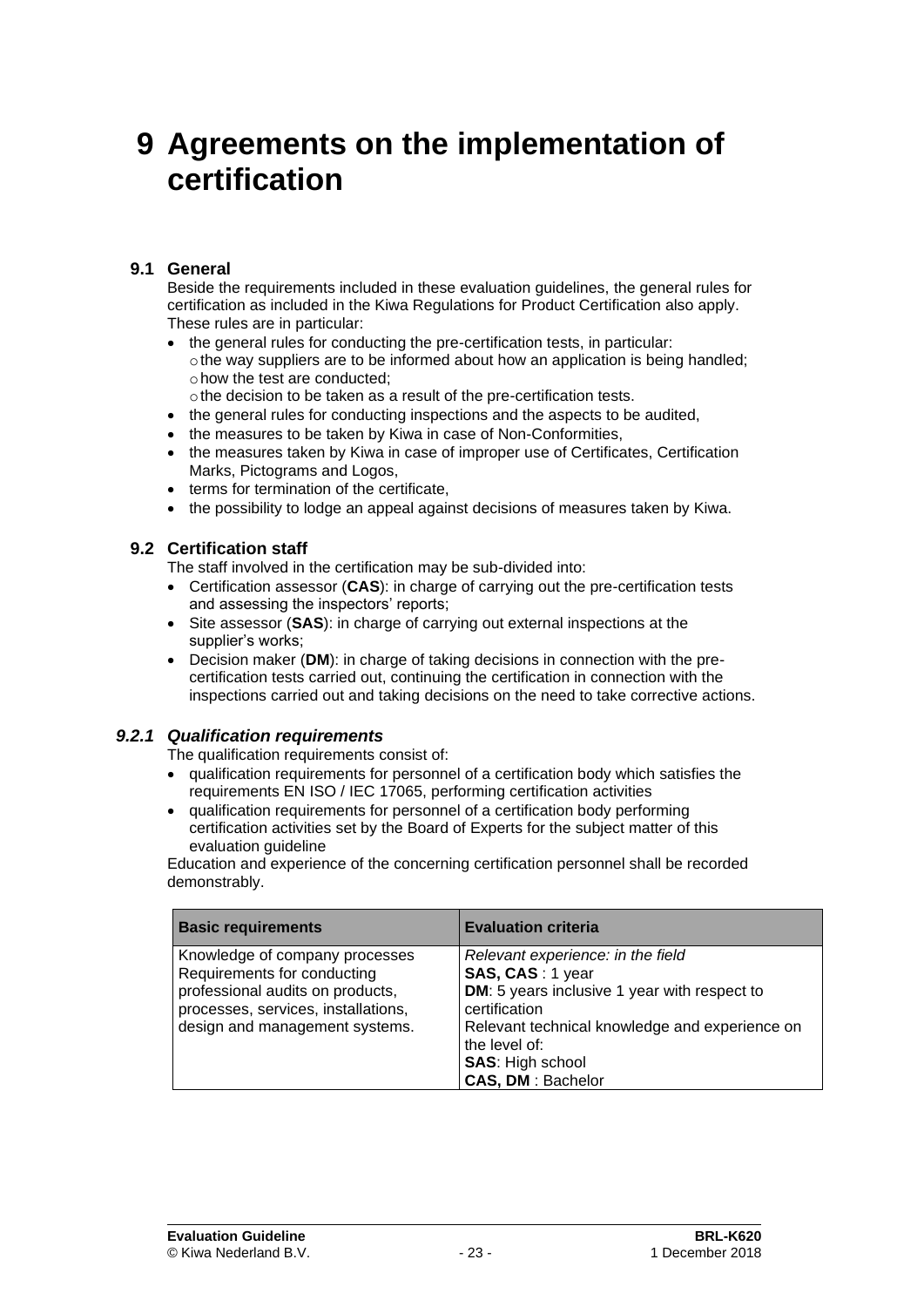| <b>Basic requirements</b>                                                                                                                               | <b>Evaluation criteria</b>                                                                               |
|---------------------------------------------------------------------------------------------------------------------------------------------------------|----------------------------------------------------------------------------------------------------------|
| Competence for execution of site<br>assessments.<br>Adequate communication skills<br>(e.g. reports, presentation skills and<br>interviewing technique). | <b>SAS:</b> Kiwa Audit training or similar and 4 site<br>assessments including 1 autonomic under review. |
| Execution of initial examination                                                                                                                        | <b>CAS:</b> 3 initial audits under review.                                                               |
| Conducting review                                                                                                                                       | <b>CAS: conducting 3 reviews</b>                                                                         |

| <b>Technical competences</b>               | <b>Evaluation Criteria</b>                                                                                                                                                                                                                                                                                                                                                                                                                                                                                                         |
|--------------------------------------------|------------------------------------------------------------------------------------------------------------------------------------------------------------------------------------------------------------------------------------------------------------------------------------------------------------------------------------------------------------------------------------------------------------------------------------------------------------------------------------------------------------------------------------|
| Education                                  | General:<br>Education in one of the following technical areas:<br>• Civil Enginereing;<br>• Enginering.                                                                                                                                                                                                                                                                                                                                                                                                                            |
| Testing skills                             | General:<br>• 1 week laboratory training (general and scheme<br>specific) including measuring techniques and<br>performing tests under supervision;<br>• Conducting tests (per scheme).                                                                                                                                                                                                                                                                                                                                            |
| Experience - specific                      | <b>CAS</b><br>• 3 complete applications (excluding the initial<br>assessment of the production site) under the direction<br>of the PM<br>• 1 complete application self-reliant (to be evaluated by<br>PM)<br>• 3 initial assessments of the production site under the<br>direction of the <b>PM</b><br>• 1 initial assessment of the production site self-reliant<br>(witnessed by PM)<br><b>SAS</b><br>• 5 inspection visits together with a qualified $SAS$<br>• 3 inspection visits conducted self-reliant (witnessed by<br>PM) |
| Skills in performing witnessing<br>ogondo: | <b>PM</b><br>Internal training witness testing                                                                                                                                                                                                                                                                                                                                                                                                                                                                                     |

Legenda:

- Certification assessor (**CAS**)
- Decision maker (**DM**)
- Product manager (**PM**)
- Site assessor (**SAS**)

#### *9.2.2 Qualification*

The qualification of the Certification staff shall be demonstrated by means of assessing the education and experience to the above mentioned requirements. In case staff is to be qualified on the basis of deflecting criteria, written records shall be kept.

The authority to qualify staff rests with the:

- **PM**: qualification of **CAS** and **SAS**;
- management of the certification body: qualification of **DM**.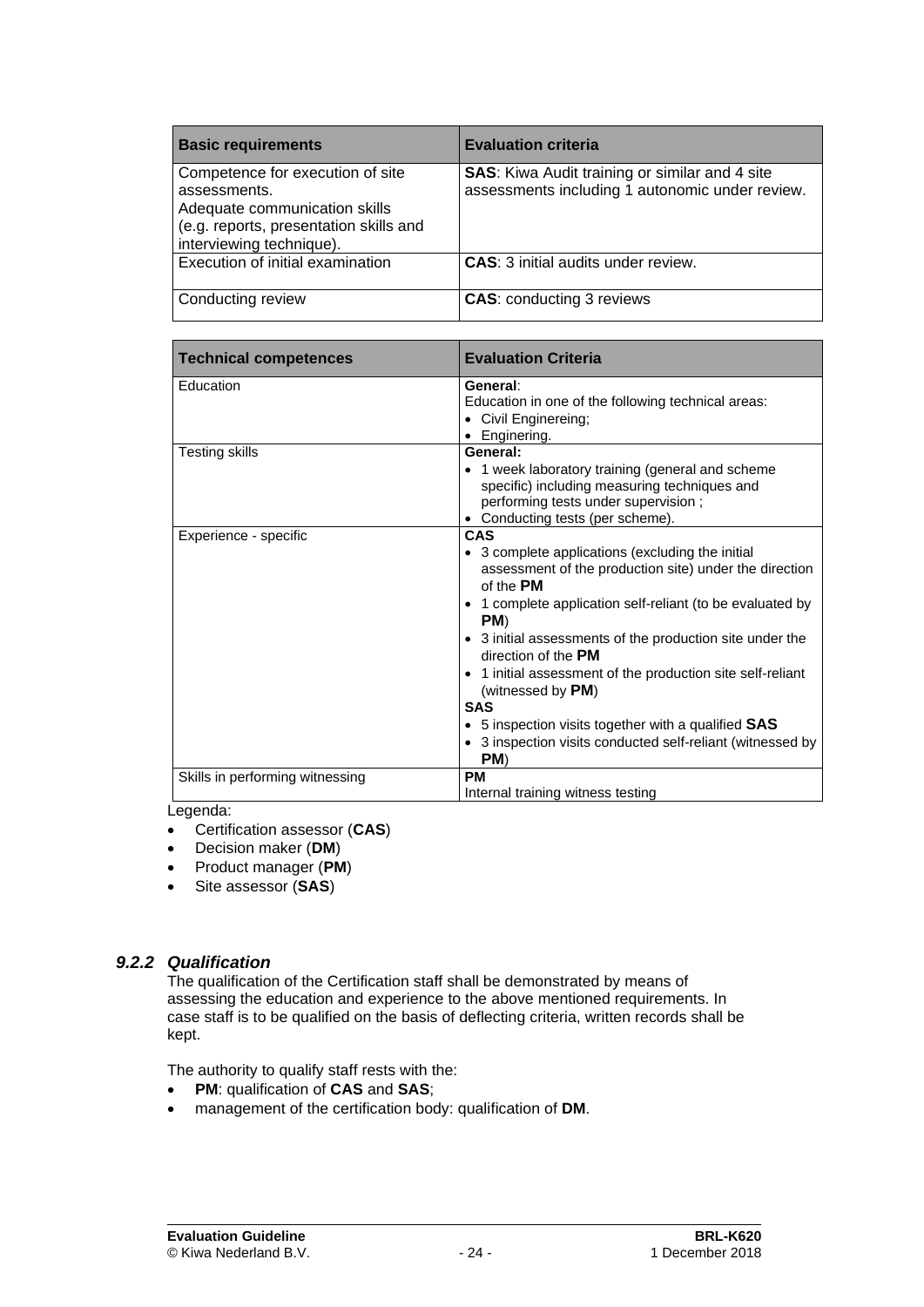•

#### **9.3 Report initial investigation**

The certification body records the results of the pre-certification tests in a report. This report shall comply with the following requirements:

- completeness: the report provides a verdict about all requirements included in the evaluation guideline;
- traceability: the findings on which the verdicts have been based shall be recorded and traceable;
- basis for decision: the **DM** shall be able to base his decision on the findings included in the report.

#### **9.4 Decision for granting the certificate**

The decision for granting the certificate shall be made by a qualified Decision maker which has not been involved in the pre-certification tests. The decision shall be recorded in a traceable manner.

#### **9.5 Layout of quality declaration**

<span id="page-25-0"></span>The product certificate shall be in accordance with the model included in the Annex.

#### **9.6 Nature and frequency of third party audits**

The certification body shall carry out surveillance audits on site at the supplier at regular intervals to check whether the supplier complies with his obligations. The Board of Experts decides on the frequency of audits.

At the time this BRL entered into force, the frequency of audits amounts 2 audit(s) on site per year for suppliers with a quality management system in accordance with ISO 9001 for their production, which has been certified by an acknowledged body (in accordance with ISO/IEC 17021) and where the IQC scheme forms an integral part of the quality management system.

In case the supplier is not in possession of any product certificate (issued by Kiwa or any other accredited certification body), the frequency is increased to 3 visits for the duration of one year.

The audit program on site shall cover at least:

- the product requirements;
- the production process:
- the suppliers IQC scheme and the results obtained from inspections carried out by the supplier;
- the correct way of marking certified products;
- compliance with required procedures;
- handling complaints about products delivered.

For suppliers with a private label certificate the frequency of audits amounts to one audit per two years. These audits are conducted at the site of the private label certificate holder. The audits are conducted at the site of private label holder and focussed on the aspects inserted in the IQC scheme and the results of the control performed by the private label holder. The IQC scheme of the private label holder shall refer to at least:

- the correct way of marking certified products;
- compliance with required procedures for receiving and final inspection;
- the storage of products and goods;
- handling complaints.

The results of each audit shall be recorded by Kiwa in a traceable manner in a report.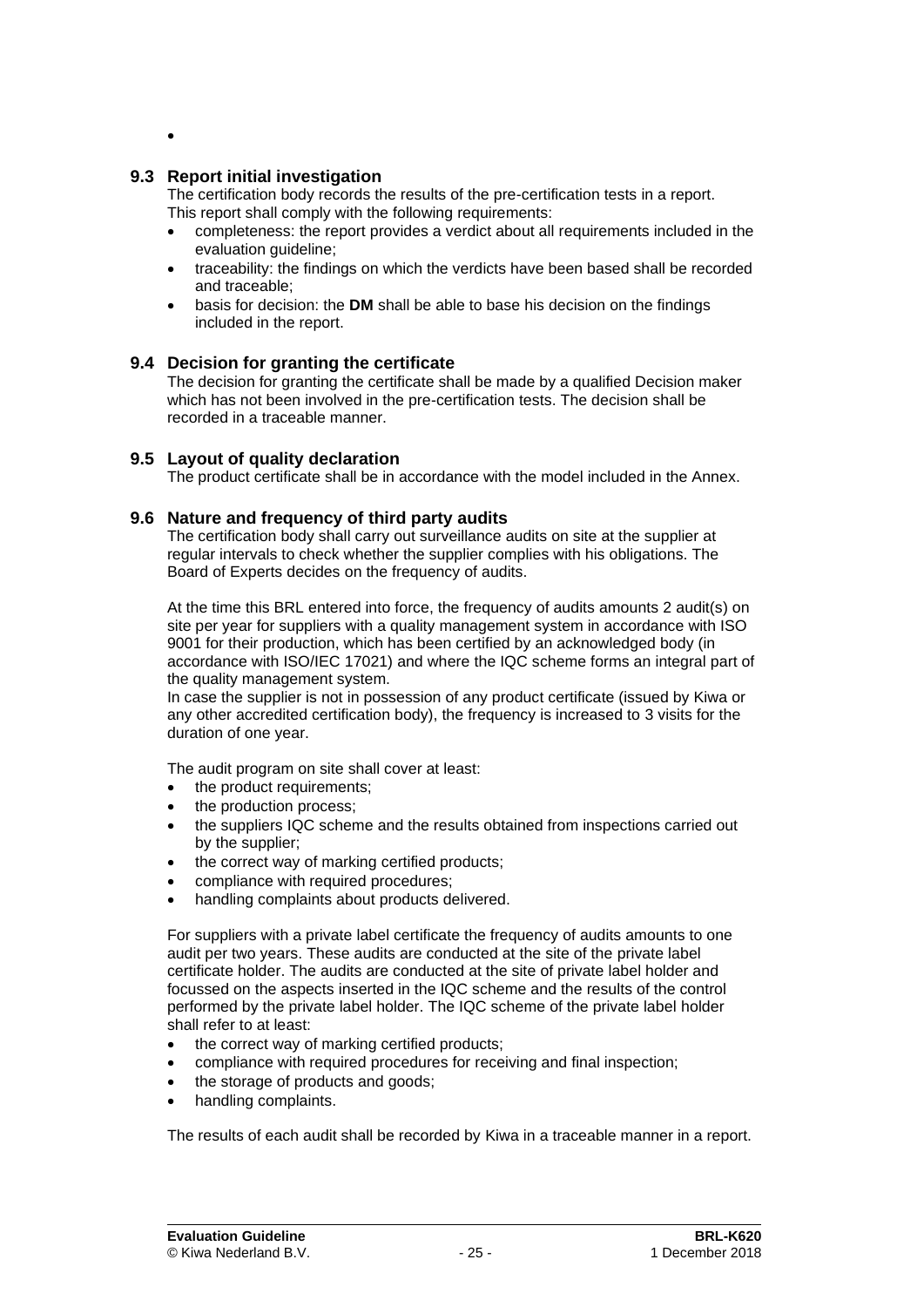#### **9.7 Non conformities**

When the certification requirements are not met, measures are taken by Kiwa in accordance with the sanctions policy as written in the Kiwa Regulation for Certification.

The Sanctions Policy is available through the "News and Publications" page on the Kiwa website ["Kiwa Regulation for Certification".](https://www.kiwa.nl/uploadedFiles/Nieuws_en_publicaties/Kiwa%20Regulation%20for%20Certification.pdf)

#### **9.8 Report to the Board of Experts**

De certification body shall report annually about the performed certification activities. In this report the following aspects are included:

- mutations in number of issued certificates (granted/withdrawn):
- number of executed audits in relation to the required minimum;
- results of the inspections;
- required measures for established Non-Conformities;
- received complaints about certified products.

#### **9.9 Interpretation of requirements**

The Board of Experts may record the interpretation of requirements of this evaluation guideline in one separate interpretation document.

#### **9.10 Specific rules set by the Board of Experts**

By the Board of Experts the following specific rules have been defined. These rules shall be followed by the certification body.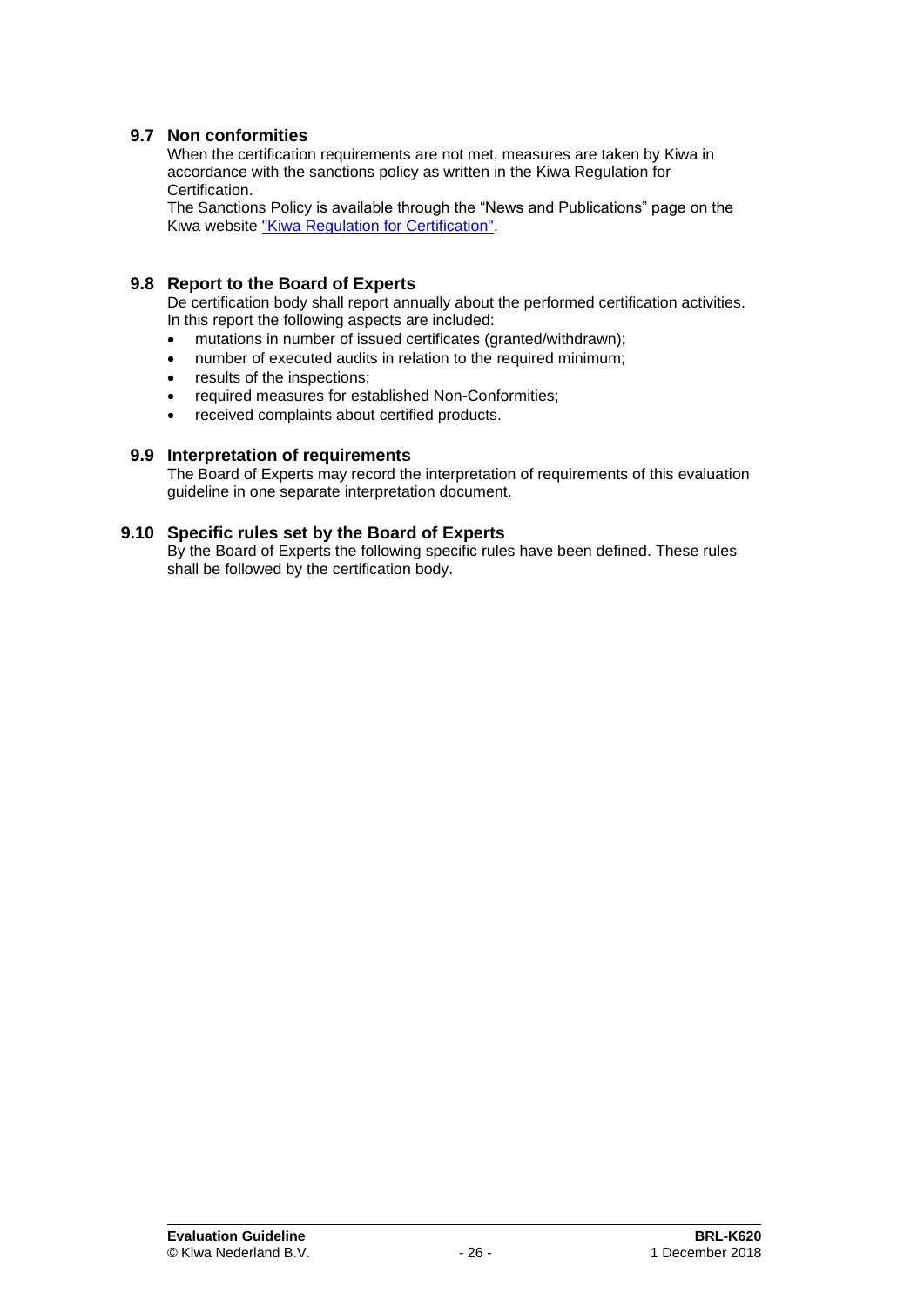### **10 Titles of standards**

### **10.1 Public law rules**

BJZ2011048144 29 juni 2011

Regeling van de Staatssecretaris van Infrastructuur en  $m$ ileu<sup>1</sup>

#### **10.2 Standards / normative documents**

| <b>Number</b>               | <b>Title</b>                                                                                                                                                  | Version |
|-----------------------------|---------------------------------------------------------------------------------------------------------------------------------------------------------------|---------|
| NEN-EN ISO/IEC 17020        | Conformity assessment - General criteria for the operation of<br>various types of bodies performing inspection                                                |         |
| NEN-EN ISO/IEC 17021        | Conformity assessment - Requirements for bodies providing audit<br>and certification of management systems                                                    |         |
| NEN-EN ISO/IEC 17024        | Conformity assessment - General requirements for bodies operating<br>certification of persons                                                                 |         |
| NEN-EN ISO/IEC 17025        | General requirements for the competence of testing and calibration<br>laboratories                                                                            |         |
| <b>NEN-EN ISO/IEC 17065</b> | Conformity assessment - Requirements for bodies certifying<br>products, processes and services                                                                |         |
| EN 14055                    | WC and urinal flushing cisterns                                                                                                                               |         |
| <b>NEN 1006</b>             | General requirements for water supply installations                                                                                                           |         |
| <b>NEN 3215</b>             | Drainage system inside and outside buildings - Determination<br>methods for drainage capacity, water and air density and distance<br>for roof mounted outlets |         |
| <b>BRL-K615</b>             | Float operated valves                                                                                                                                         |         |
| <b>BRL-K619</b>             | WC-pans                                                                                                                                                       |         |
| <b>BRL-K621</b>             | Close coupled suites                                                                                                                                          |         |
| <b>BRL-K622</b>             | Flexible connecting hoses                                                                                                                                     |         |
| <b>BRL-K604</b>             | Stop- and connecting cocks                                                                                                                                    |         |
|                             | *) When no date of issue has been indicated the latest version of the document is                                                                             |         |

\*) When no date of issue has been indicated, the latest version of the document is applicable.

In relation to this guideline, where publication date is mentioned, the actual version of the above mentioned standards and guidelines is valid.

<sup>1</sup> Valid from 1 July 2017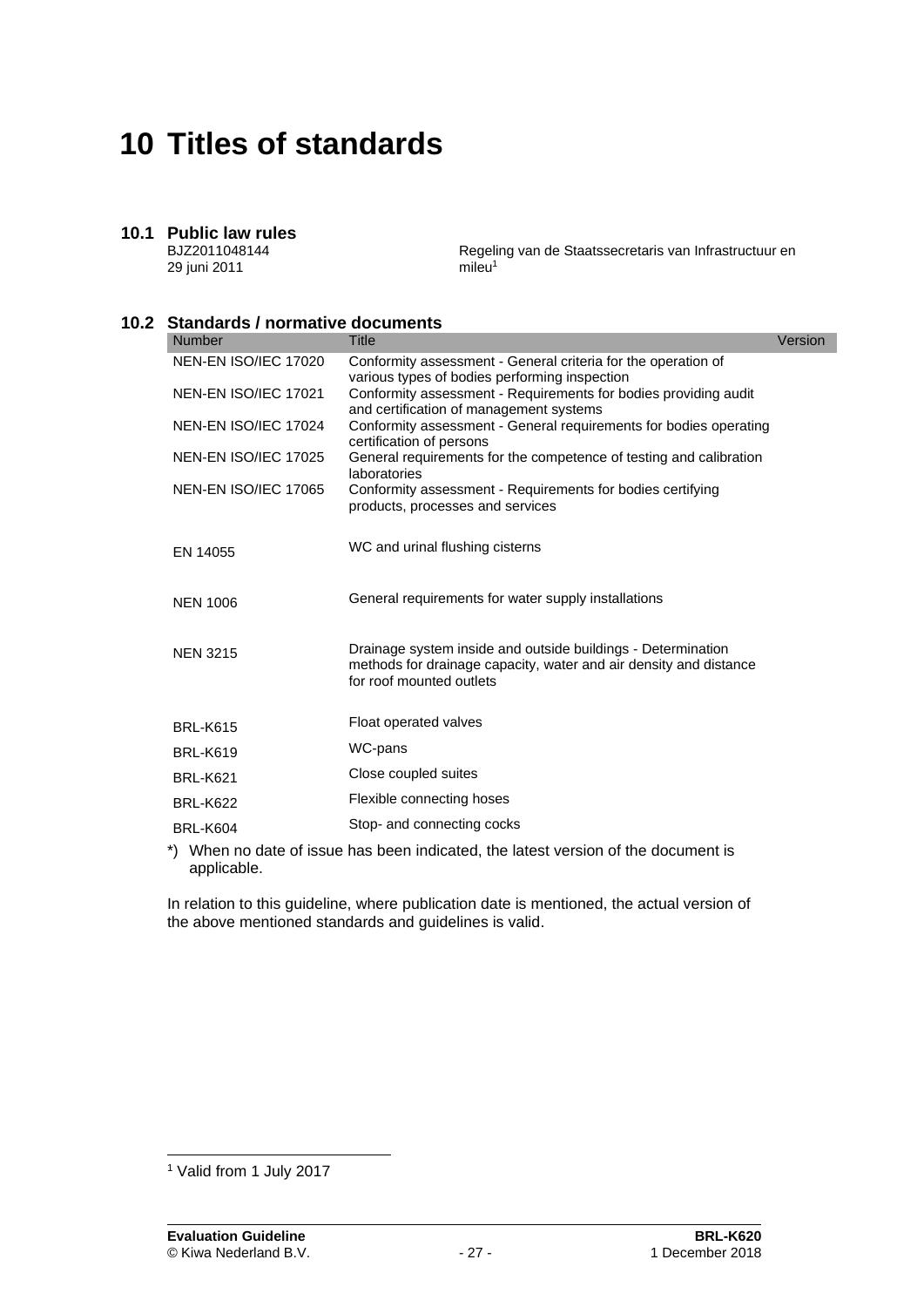### **I Model certificate (informative)**



#### Product certificate **Kxxxxx/xx**



CATE

#### **Flushing cisterns**

STATEMENT BY KIWA

With this product certificate, issued in accordance with the Kiwa Regulations for Certification, Kiwa declares that legitimate confidence exists that the products supplied by

#### **Name supplier**

as specified in this product certificate and marked with the Kiwa®-mark in the manner as indicated in this product certificate may, on delivery, be relied upon to comply with Kiwa evaluation guideline

BRL-K620 "WC-pans" dated 15.09.2024

which covers the requirements of

EN 14055: 2018 "WC and urinal flushing cisterns".

 $\perp$ ΤI

Ronald Karel Kiwa

Publication of this certificate is allowed. Advice: consult www.kiwa.nl in order to ensure that this certificate is still valid.

#### Kiwa Nederland B.V. Sir Winston Churchilliaan 273 Postbus 70

2280 AB RUSWUK The Netherlands Tel. +31 88 998 44 00 Fax +31 88 998 44 20 info@kiwa.nl www.kiwa.nl

| Company                 |
|-------------------------|
| Name supplier           |
| <b>Address</b>          |
| <b>Zip code City</b>    |
| Country                 |
| <b>Telephone number</b> |
| email                   |
| internet site           |

**Certification process** consists of initial and regular assessment of: quality system l. product

kiwa

**Evaluation Guideline BRL-K620**